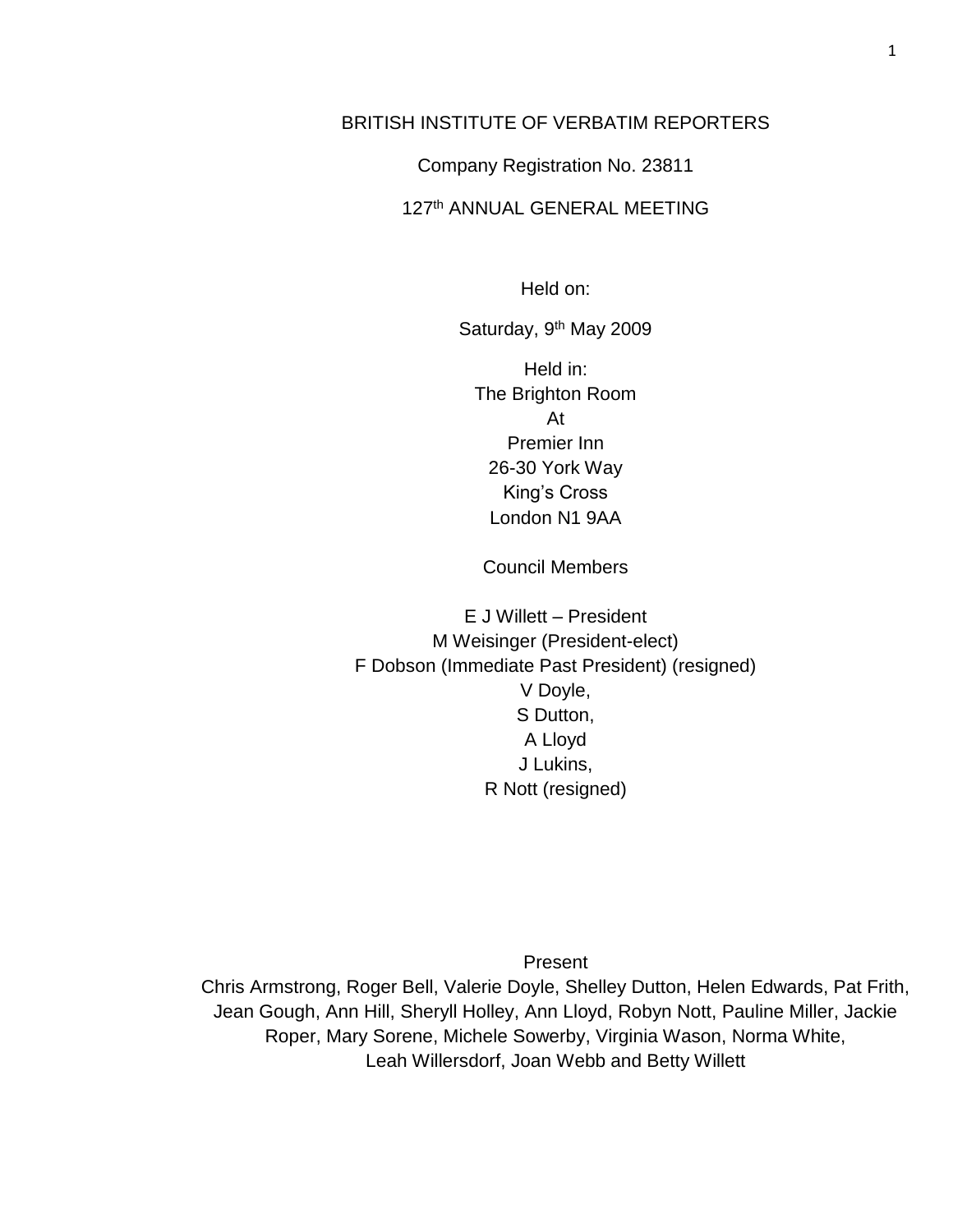THE PRESIDENT: We have Michele Sowerby taking the verbatim report for us today for which we are very grateful. I'll call on Mary, our Secretary, to read the notice to open the meeting.

MARY SORENE:

"Notice is hereby given that the Annual General Meeting of this Institute will be held on Saturday, 9 May 2009 at 2:00 p.m. preceded by workshops at 11:00 a.m. and lunch in the Brighton Room at Premier Inn, 26-30 York Way, King's Cross, London N1 9AA for the purposes of considering and if thought fit passing resolutions as to the ordinary business of the Company relating to the Council Members, accountant and accounts. To receive and adopt the Report and Accounts, to elect members to serve on the Council for the year 2009/2010, to pass a Special Resolution to elect a President for the present year 2009/2010, to pass Special Resolutions 2 to 15 regarding the Memorandum & Articles of Association as detailed below, to appoint an Accountant for the ensuing year 2009/2010 and to appoint the date of the next Annual General Meeting and any other business."

That was signed by me on 16 April 2009.

THE PRESIDENT: If any of you were not here this morning and want a copy of Andrew's handout on assertiveness training, it was very good. I think there are still some copies, but if not, if you let Mary know, we can photocopy it.

Everybody welcome and now can we have apologies for absence?

MARY SORENE: Mirella Fox, Iris Butcher, Stephanie Stamp, Jean Lukins, Margaret Beaumont, Diana Tapper, Karen Young, Sue Wiltshire, Georgina Ford, Ian Roberts, Laura Harrison, Lindsay Bickers, Christine Lawton, Kathryn Sykes, Miriam Weisinger, Natalie Bracken, Nicky Leahy and John Larking. They are the ones that I have.

THE PRESIDENT: Any more from anybody on the hall?

SHERYLL HOLLEY: Hilary Maclean.

THE PRESIDENT: We now come to the minutes of the last meeting. You probably all forgot them, but you were circulated with them some months ago. Mary has a few spare copies, but obviously you do not have time to read them and see if there are any corrections. That being said, I have to ask if they are agreed, and I do not intend to adjourn the meeting for half an hour while you read them. That is what I call assertiveness, not aggression. Is there any objection to my signing them as correct? (None) Can anybody remember anything that was misreported? So there is no objection to my signing them? (Minutes signed) The next item on the agenda is my address.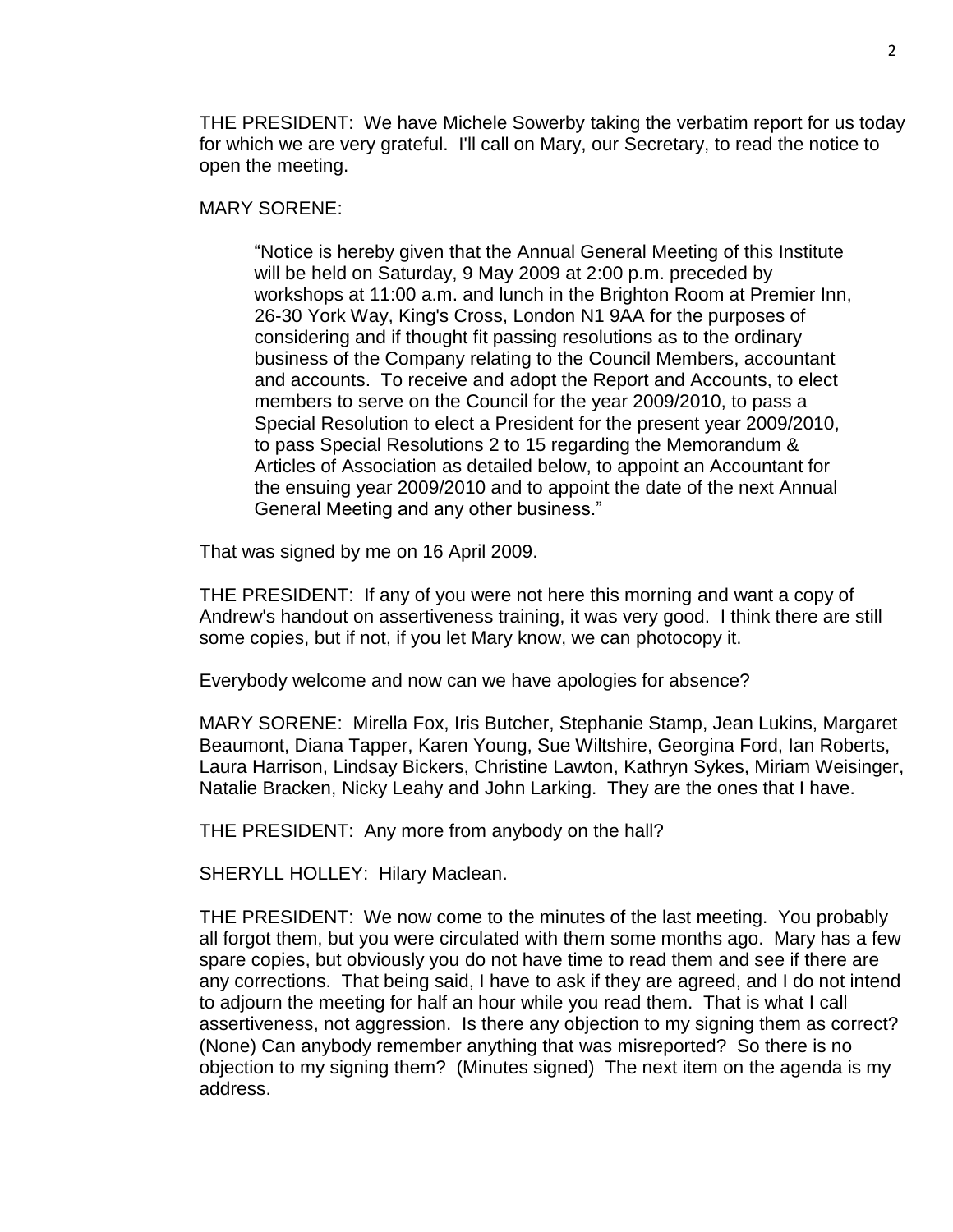When I was asked this time last year if I would accept nomination for President of BIVR I had to think very long and very hard. I do not like accepting tasks where I feel I am not completely au fait with the current situation and, as I was practically fully retired, I was afraid that I might be out of touch with the main BIVR membership. On reflection, however, I did see that there were one or two areas where, as an outsider, so to speak, I might be able to bring a bit of balance to the Council's deliberations and so I agreed for my name to go forward and I have to thank everyone who voted for me at that time for the confidence you placed in me.

Our 2007/2008 year ended, of course, with that marvellous exhibition of BIVR history. Mary continues to store this material in her house, but at some time in the future we shall have to decide what we are going to do with it. We do not want it just to decay and eventually to be binned; too much social as well as professional history is tied up in it all. Suggestions have been made about offering it to a museum, but it will take a lot of investigation because it is such very specialised material and may not have much appeal to Joe Public. But that is for the future, and continually we are finding more material to add to our exhibition. As you know, we have been talking about a change of venue for our AGM next year and if, as has been suggested, we hold our AGM in 2010 north of the Watford Gap it may be that we can hold another exhibition in parallel with that meeting so that our members in that part of the country can also enjoy perusing the history of our birth and the consequent struggles we have endured.

We come then to the year 2008/2009: What have we done? Well, we started with a mammoth task which was to register BIVR with the Information Commissioner's Office under the Data Protection Act. We had thought that as a not-for-profit organisation we did not need to register, but queries arose over this and we therefore decided to try and get some advice. That advice, so-called "professional", turned out to be rather questionable and so in the end Mary spent a lot of time with the ICO staff who were most helpful and steered us in the right direction. We did not want to fall foul of the law because it would have cost us a lot of money, and so the Council spent a whole Saturday in the rehearsal rooms of a small London theatre - quite a change from our normal venues - going through the multifarious documents that we had to fill in, deciding which category we could ignore and which we had to complete. But it was quite a happy day for us all; we broke off now and again for a social break when our brains became addled and at the end of the day I at any rate did not feel at all aggrieved that I had given up a day of a very precious weekend to BIVR business. I am pleased to say that the ICO accepted our submissions and all we have to do now is to pay our annual subscription. There was some question at the time that individual BIVR members, more particularly our STTR members, might have to register (an argument based on ownership of the product) but fortunately the ICO and ourselves were able to resolve this issue and in the end individual registration was found to be unnecessary.

Having got that problem done and dusted, we then turned to the eternal request for the AGM to be held elsewhere than in London. BIVR meetings have changed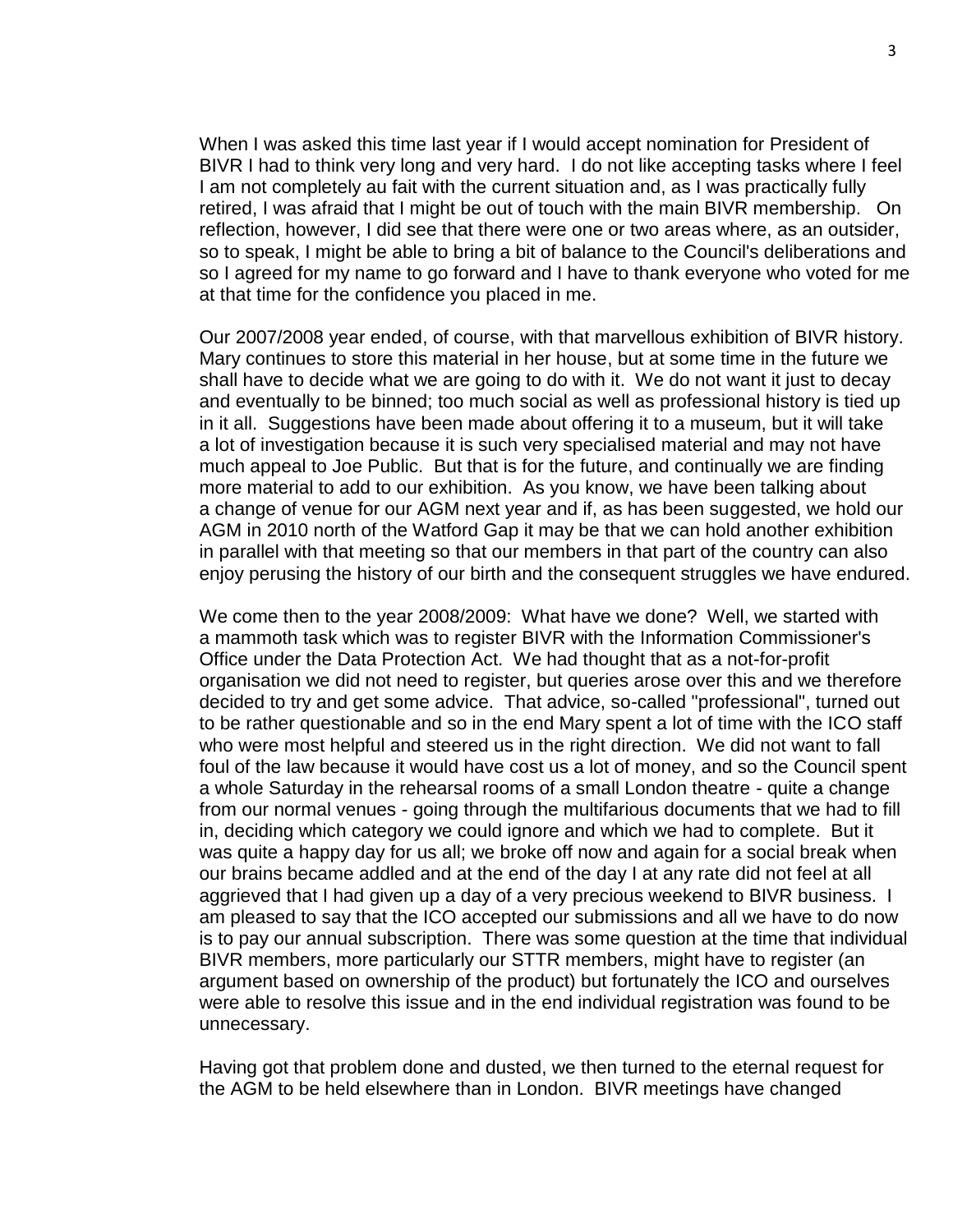considerably since the days when I first joined what was then the Institute of Shorthand Writers Practising in the Supreme Court of Judicature. Then the meetings were held on a Monday, at 12 noon, so as you can imagine it was really only appointment holders/directors of firms (principals) who could get along to the AGM, and the needs of the employees/freelance reporters were very much at the bottom of the agenda if they were there at all. Gradually, with a bit of persuasion from those freelance reporters who sacrificed a day's fees to make sure that they attended the AGM, we managed to get the meetings changed to an evening and although this did mean that non-principals could attend we did not have large numbers turning up.

And so to the Saturday slot, which appears to suit people more although it has to be said that nowadays we do not seem to attract the principals so perhaps we have gone full circle! By making the AGM something other than just the dry crusty business that has to be dealt with at these events, by providing a light lunch and by laying on other talks or lectures, we hope that we are making it more attractive to the membership, although sadly the numbers are not very great. However, those who do turn up seem to enjoy the more social atmosphere of the present day meetings so that at least is progress. These occasions are inevitably quite expensive and this year we have asked you, if you feel able, to contribute some portion of the cost of lunch, but not if you find this onerous. At any event, the meal is still subsidised. I hope that you enjoy time to mingle. I will not use the more fashionable word "network" because that smacks too much of work.

Now to the challenge of how to involve the membership all over the country. The Council looked very extensively at the possibility of having a two-way link -- in professional venues providing this facility -- for this year's AGM so that we would attract more of our membership from "up north". The costs were quite horrific. We then looked at holding a simultaneous meeting at the Premier Inn in Manchester, via a two-way video link, but here again costs were the deciding factor against in the decision not to proceed in this respect. Finally, two Council members conducted an experiment from their own homes by way of a video cam, but the results were technically not very satisfactory and so reluctantly we were forced to abandon our ideas and stay with the one-site meeting for this year. But we shall be exploring this option further for a future occasion. We really should be able to make the technology work for us.

However, the Council has decided to recommend that the 2010 AGM should be held in Manchester or its environs providing that sufficient numbers of reporters from north of the Watford Gap are prepared to commit themselves to attending. Obviously, the Council will have to travel up, which would be an expense either to themselves or the Institute, and other members from the south might also wish to travel. We would once again make it a day-long event, with some form of talk or exhibition, and of course an opportunity to socialise over lunch. Mary will be writing to everyone about this in the near future.

One of the things that has given me great pleasure this year is the closer working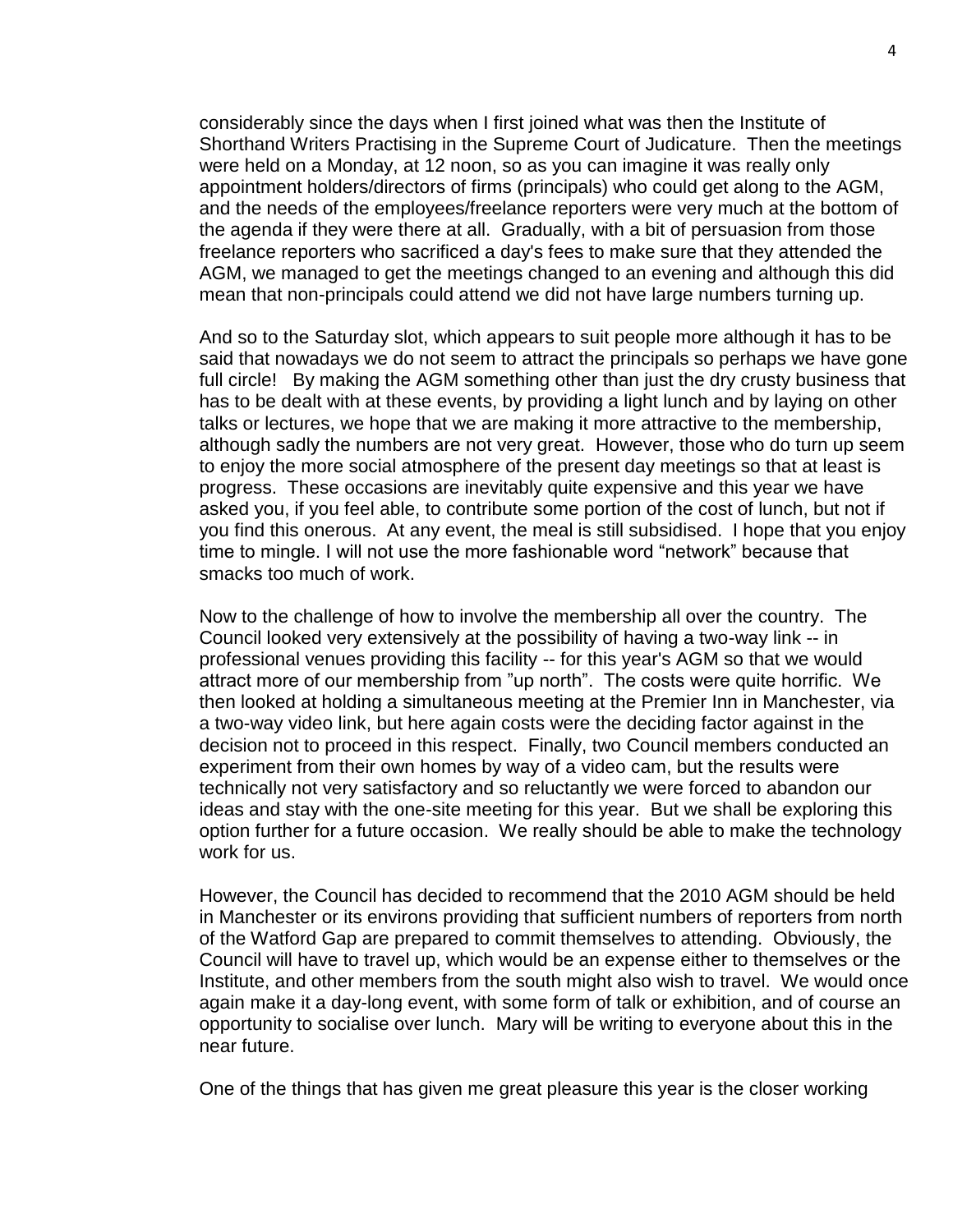co-operation we have established with our sister organisation, AVSTTR. This started off last year when our attention was drawn to some quite scurrilous advertising on their website by a firm called Global Lingo. They carried what they called samples of transcripts prepared "in the old fashioned way", to use their words, which were obviously first drafts of transcripts without any editing at all, and alongside them they gave examples of what they would have done if they had been responsible for production of the transcript, obviously a very much Hansard-style editing job, and then asked "If you were given the choice, why should you prefer the former when you could have the latter?" Needless to say, this caused quite a lot of anger and anguish amongst those of our members who had visited the website, and so Jean Gough -- Chairman of AVSTTR but also a BIVR member we have with us today -- and I jointly wrote to the Chief Executive of Global Lingo protesting at their advertising and asking them if they would like to talk about it and also to withdraw some of the more salacious examples. Needless to say, we received no answer although we do know that the letter was delivered. I have tried telephoning them on occasion, but their telephone always seems to be switched to fax, so we have got nowhere very fast with that particular problem. However, one surprising outcome has been that they have obviously visited our website and have offered assignments to one or two of our members.

One other matter on which we are currently cooperating with AVSTTR is the new test devised by Signature (formerly the CACDP) to accredit speech to text reporters. The test comprises a twenty minute piece, on video, read by an actress at 180 wpm. On the occasion of a trial run recently the piece was all about kangaroos and the syllabic count was way above that normally used in speed test conditions. Even very experienced STTRs found the test completely unacceptable, and I have been told by colleagues that they believe that no one would pass the test and therefore become accredited if Signature were to continue down this road. Those currently on the register are for the moment exempt from sitting this new test but this may change, and in any event newcomers to the profession without a lot of experience behind them I am sure would be put off for ever if faced with such a requirement at the start of their career. Signature in their defence say that they consulted with the profession on the minimum speed needed in order to provide speech to text and of course we all think that 180 wpm is an acceptable target, but not delivered in the manner now suggested by Signature. Some of the people participating in the trial had speed certificates very much in excess of that speed but still found it impossible. After many protests and exchanges of emails, Signature have now come back to ask the profession what we think would be reasonable. I well remember that when BIVR conducted its first realtime reporting test with a live person dictating the piece, with a variation in speed and for five minutes only Stewart Simpson, the then Chief Executive of CACDP, who attended the event with a watching brief for CACDP, said that we were asking too much of ourselves. It would be interesting to know what his views would be on this little experiment. But watch this space; talks are in hand.

Since writing the above I have had the opportunity to watch the video and although the actress is very accomplished and spontaneous, the whole thing is, to my mind,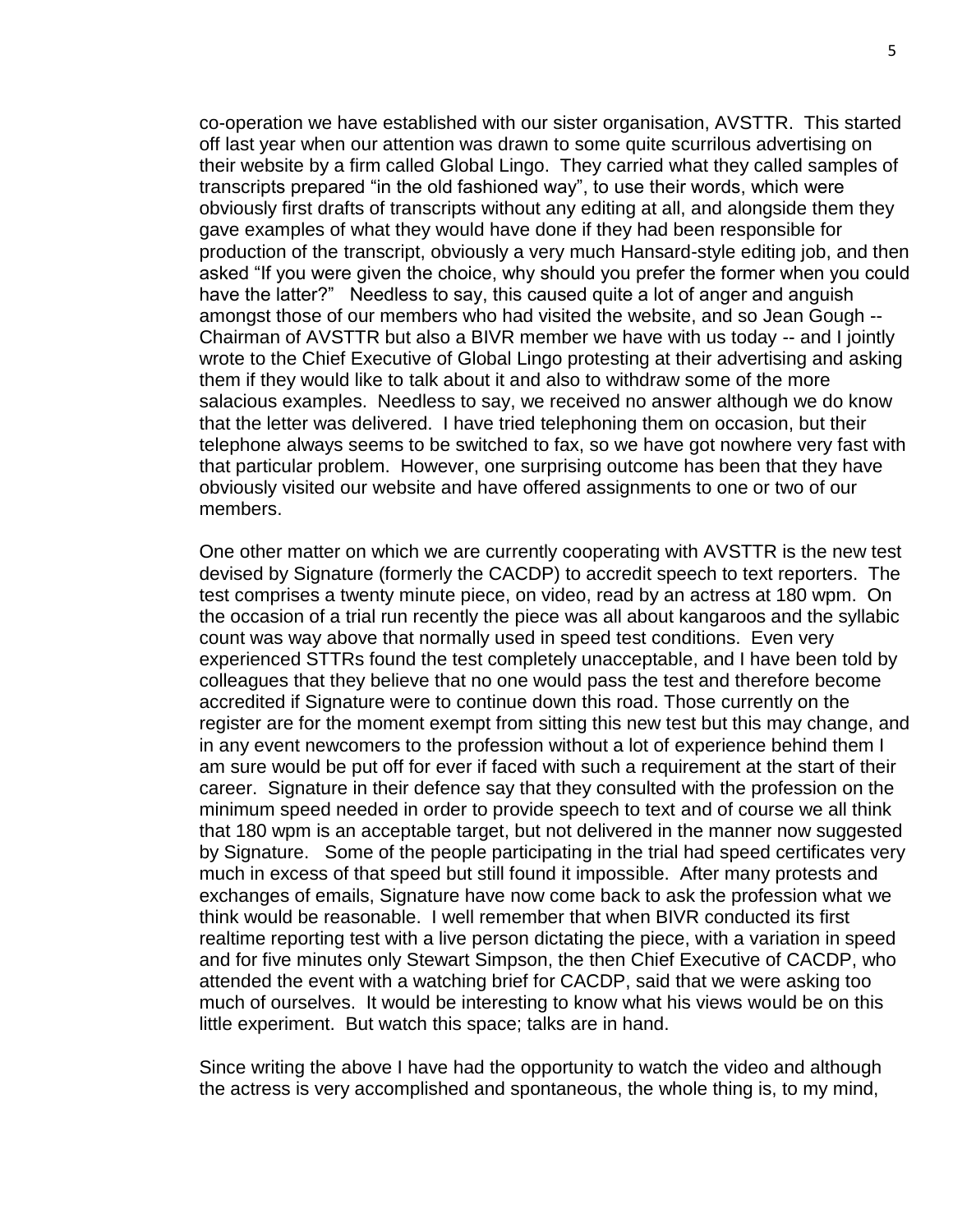a reporter's nightmare. We do have a copy of that if you have a chance to have a glimpse of it. Some of the people here have done so over the lunchtime. It really is awful.

Our membership now covers many fields of reporting from Parliamentary reporting to providing live output for deafened people. The end product required in each field is vastly different, and once again AVSTTR and BIVR have worked closely to compile a guidance note on just how this is to be achieved. Jean Gough did a fantastic job in producing the draft document, and we are very grateful to her. Reporters know their own skills and their own strengths and should only accept assignments where they feel able to produce a transcript to the standard required in that field. Both organisations have published the guidance note in their own publications and, as far as BIVR is concerned, it also appears on our website. It is well worth reading. Whilst on the subject of standards, it would not be a BIVR AGM if somewhere we did not comment on maintaining standards even under the ever-increasing pressures that are put on reporters these days. You will have heard this morning about health and safety in a working situation, and the importance of breaks. With the shortage of skilled reporters and the more litigious nature of society these days, reporters are being asked to work longer hours, for less money very often, with fewer people on a team in a writing-out case. However, we must look after our health as well as our standards and reporters must be prepared to speak up for themselves and draw the line when the health and safety protocol is being breached. Thanks to our assertiveness training this morning, you may now find this easier to tackle. The obvious place to raise this is with the contract holder. After all, he or she is the person who will suffer most if reporters succumb to aching joints, heads and backs and are unable to work or, even worse, forced into early retirement due to ill health. Above all, we must ensure that pressure of work does not mean that at times we overlook the importance of careful reading of those transcripts where a polished version is required and not just skim over or speed read. We are professionals and must be seen to be acting as such.

The Council has also during the year revisited our Memorandum and Articles, which were last revised in 1996, and obviously some of them were slightly out of date. Later in the meeting we shall be discussing the Mems and Arts, so I will say nothing more about them at this stage.

We have an innovation in our calendar this year in that by kind invitation of Shelley Dutton and her husband we are to hold a summer party during the first weekend of July, in fact the 4th of July, at Shelley's home in Old Coulsdon, when hopefully the sun will shine because Shelley has a magnificent garden by all accounts and her husband will be on hand to give a guided tour. We do not have too many details as yet, but if you think you might like to come along -- with your partner if you so wish -- and join the Council on that day, please give your name to Mary before you leave today if possible. She will let you have all the details as soon as they are finalised. Numbers are limited so it is a case of first come first served.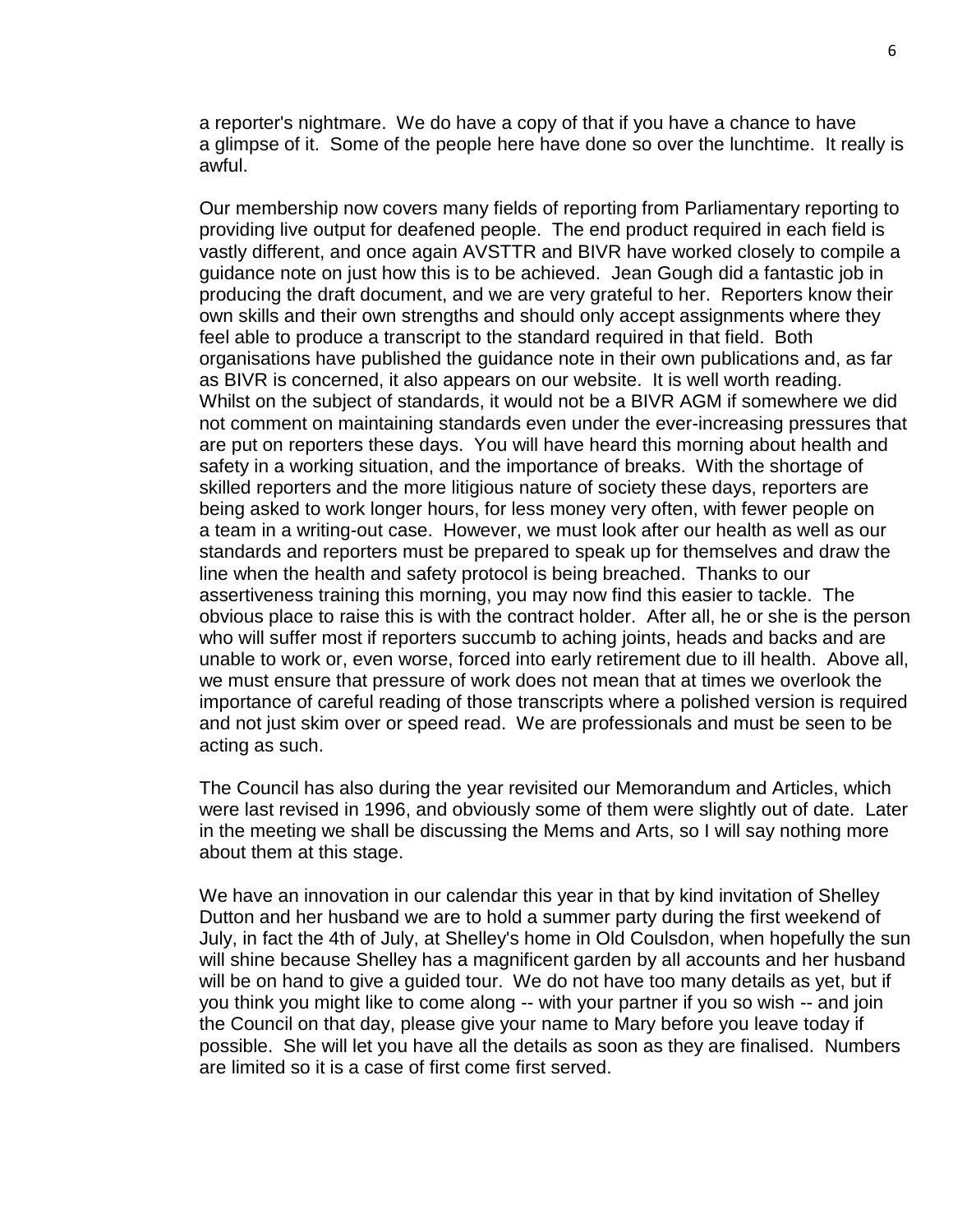The Council has worked extremely hard over the past year. I have made a lot of demands upon them and they have responded well. However, it has to be said that our numbers are small and dwindling, and if we do not manage to recruit more people to our Council there may come a point when we can no longer continue. We shall start the new BIVR year with only five on the Council, plus our Secretary, and with the demands placed on verbatim reporters these days Council members cannot always guarantee that they will be able to attend all meetings. We need some volunteers. If we do not have people offering to come on to the Council -- and we only meet four/five times a year, plus the AGM -- we shall either have to offer an inferior service or donate our bank balance to charity and close shop. Lest you think I jest, I must emphasise that I am deadly serious. The problem is that with so few of us on the Council we run the risk of not achieving a quorum at our meetings and therefore cannot conduct our business officially. We cannot continue on the basis of a three-line whip. It is just not possible in our profession.

Finally, of course I must thank all Council members for their support over the past year. We seem to have covered a lot of ground but more remains to be done. During the year Robyn and Frances resigned from the Council, and with the close of today's meeting Valerie and Miriam will also be leaving us. After last year's AGM Norma White and Sheryll Holley both indicated that they would like to join us, and they were a most welcome addition to our ranks. They were co-opted on to the Council, as permitted under our Mems and Arts. Unfortunately, Norma's circumstances have changed and regrettably she has indicated recently that she would after all be unable to accept nomination for the Council. Sheryll, however, has been nominated and will, I am sure, prove a most useful addition to our ranks. I must pay tribute to Valerie and Miriam who retire today. We wish them well and hope they enjoy their extra leisure time. As I have said, Robyn and Frances left the Council earlier in the year, but this is the first occasion I have had to thank them publicly for their hard work over the years. I would like to thank Norma for her contribution over the last year and express the hope that when she has a little more time she will be able to come back on to the Council. We welcome Sheryll who now joins the Council as a full member. Of course, we must not forget Mary who always works hard but this year has done an incredible amount over and above what normally we ask of her. We owe her a big vote of thanks. Our thanks are due too to Michele for acting as reporter at our meeting today. Really, it is just a big thank-you everyone!

So that is all for now. I will be delighted to answer any questions you may have, if I can, but please remember the golden rule: Give your name clearly for Michele's sake! Any questions?

PAUL BRINCAU: Not a question, just a reference to the meeting in Manchester. I think it is a very good idea actually, and if I may say we don't exactly get paid in pennies. A train to Manchester return fair is ---

HELEN EDWARDS: £66.10 return.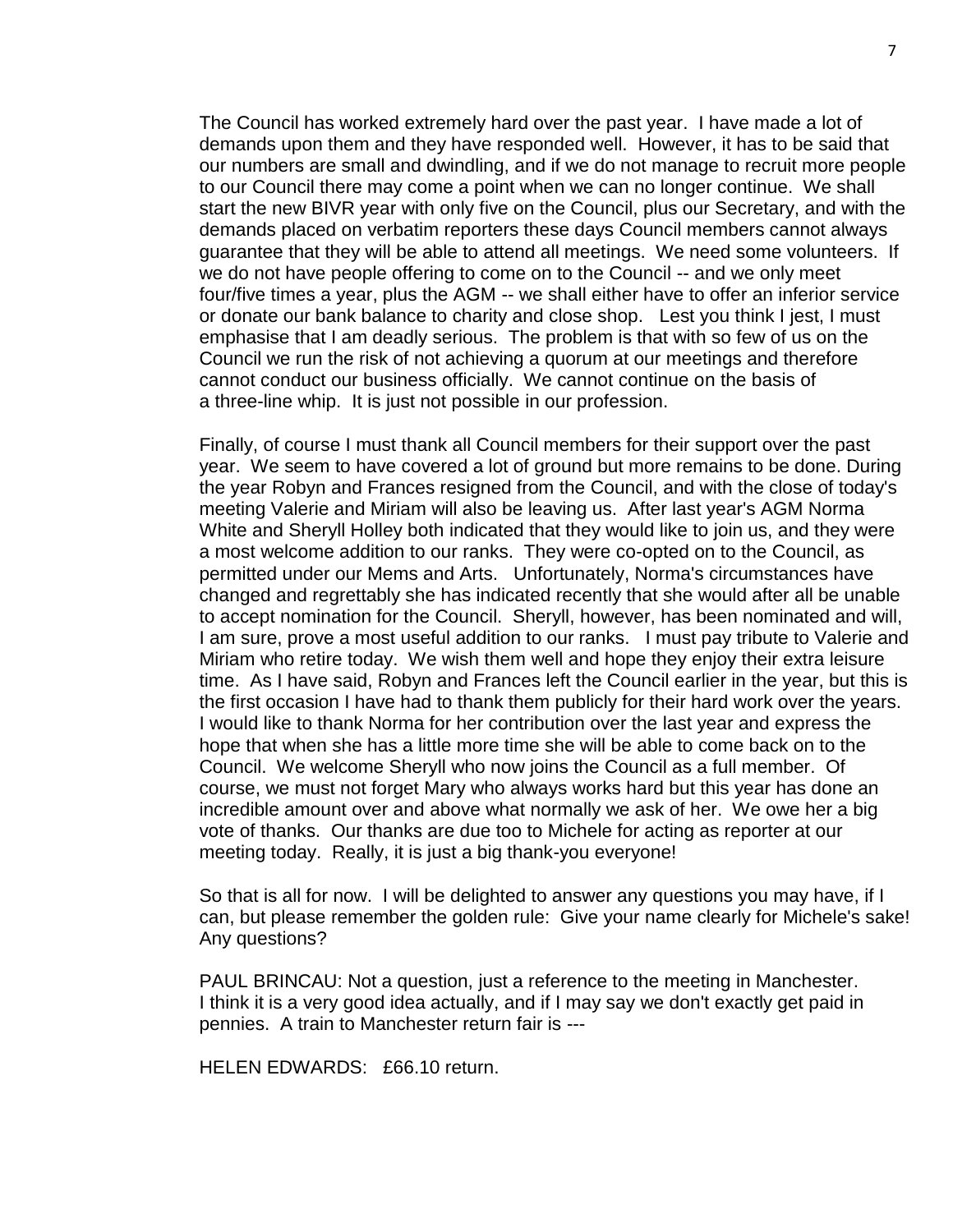PAUL BRINCAU: £66.10 return. Anybody who wants to stay the night, maybe another £40.00. It is a nice day out.

THE PRESIDENT: You say we don't exactly get paid in pennies, and we don't, but some people have children and some people have mortgages.

PAUL BRINCAU: That is another ---

THE PRESIDENT: We have to take these things into consideration.

PAUL BRINCAU: But people maybe can go, if they leave early in the morning, like people who are here today. They could still make it up to Manchester, maybe come a little later on in the day.

THE PRESIDENT: The people from Manchester don't manage to make it down here. Why should the people from down south make it up to Manchester?

PAUL BRINCAU: Because we have been holding the meetings down here for a number of years. It is about time we changed.

THE PRESIDENT: We do intend to.

PAUL BRINCAU: I do not know how other people feel about it. I don't mind going up to Manchester. I am terribly busy today. That is why I didn't attend the first part, and I apologise for that, but I still made it here and still have work outstanding but a bit of an effort.

THE PRESIDENT: Thank you for coming. We're glad to see you if only for a short time.

MS GOUGH: I wondered how much would it have worked out at to have a video link between here and Manchester? Ballpark figure?

THE PRESIDENT: I cannot remember exactly. It was Jean Lukins, who unfortunately cannot be here today, who made these investigations, but it was four figures, not three.

SHERYLL HOLLEY: I think it was about £2,000.

ANN HILL: I agree with Paul. I think it is about time we do go north of the border for a change, Manchester or even Birmingham. I suggested it last year, and anyway to be quite honest if we all know when the date is going to be you can book your train fare ahead. So if you're looking at Birmingham to London 66 quid - no way.

THE PRESIDENT: I have been having ideas about hiring a minibus and taking a party up. Or we could get a block booking on a train if we knew how many people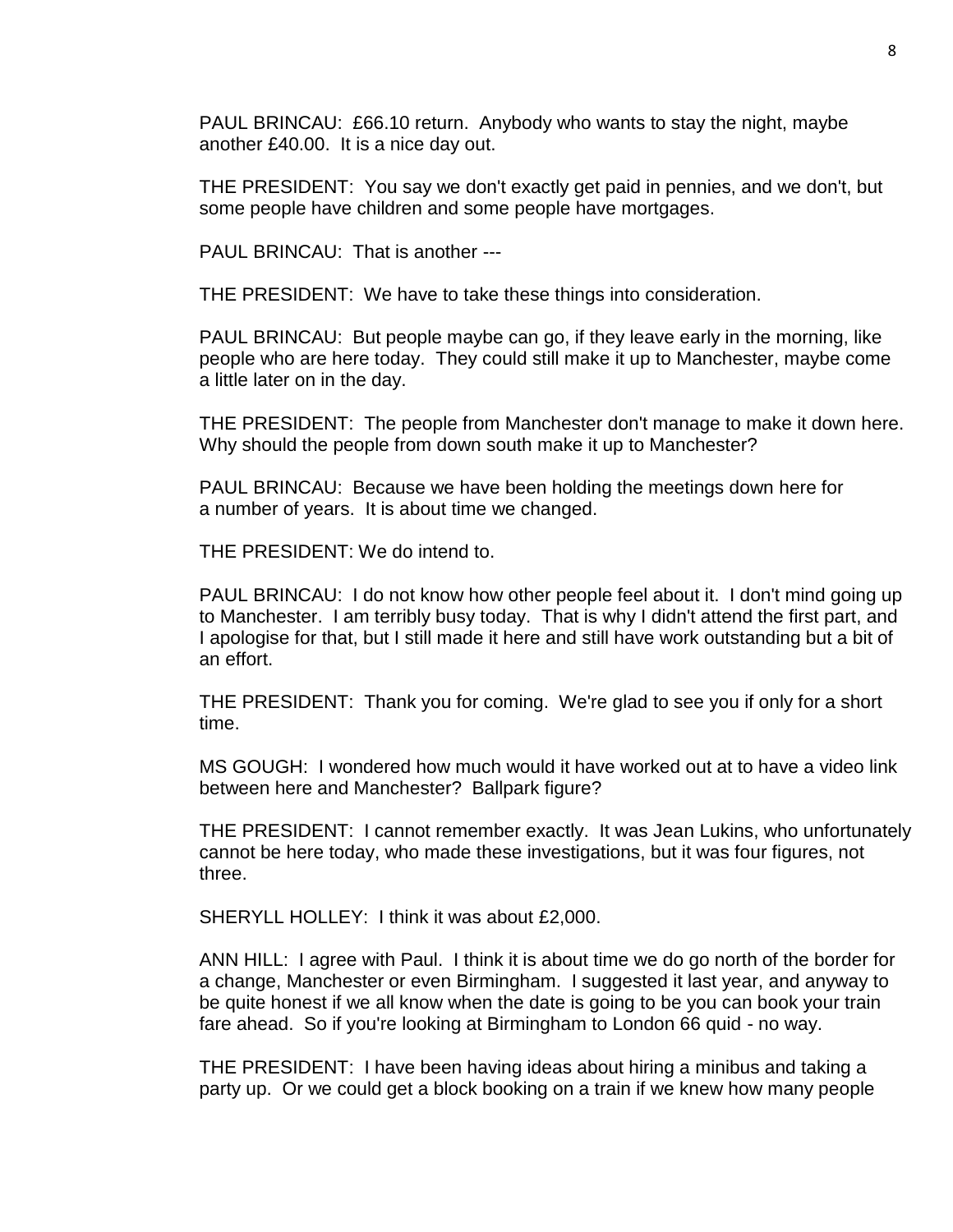were going up, but we all come from different parts.

PAUL BRINCAU: Madam, actually if I may say so, some of us have cars and what I would be happy to do is I can drive and I can take four people with me. I will pay for the petrol.

THE PRESIDENT: Thank you. The most important thing is that we get the people up north to attend. That is the whole point of going, so we shall be writing to our membership up there and asking them more or less if they would attend. If they are not going to, then we might as well go to Blackpool or Lowestoft and have a weekend at the seaside or something.

ANN HILL: What about Birmingham?

THE PRESIDENT: Or Birmingham.

ANN HILL: I come from down here Worcestershire, and that is a fair old trek. I don't know how many members there are.

THE PRESIDENT: I must assure you we have spent an inordinate amount of time on the subject. Unfortunately, one of the meetings where we were really going to discuss this was right in the middle of the snow storms in February, and so that did not happen. Apart from that, we have had emails flowing backwards and forwards, and meetings, and we really did try. It was Sheryll and Norma who did the experiment with the video cam and it would not have been sufficient to have taken the lecture we had this morning to an extent that it would benefit the people who were 200 or 300 miles distant. That was a decision, and these people are quite expert in that field, but we will be looking at it. As long as we get the support, the next meeting will be north of the Watford Gap. If no one supports us and says, "We're not going to come", then let's make it cheaper on ourselves.

ROBYN NOTT: Can I just say that it is not just what suits the members. Having been on the Council for many years, it is also what suits the Council. They make six meetings a year and the members only have to make one and most of the people sitting on the Council are either London or South East-based. That is why it has always been in London because that also suits the Council, and, as I said, the Council make an effort -- six meetings, six times a year to come to a meeting -- and members only have to make one commitment a year. Really the convenience of the Council must be taken into account, not just the convenience of the members.

ANN HILL: I appreciate that, but I think it is about time some effort was made. It is not just for the convenience - okay, the Council are from down here, but...

THE PRESIDENT: What we really need to know is, apart from that, whether you want to go back to the old style day where we would just have a meeting that would last an hour and a half with no lunch, nothing else, and then all go home.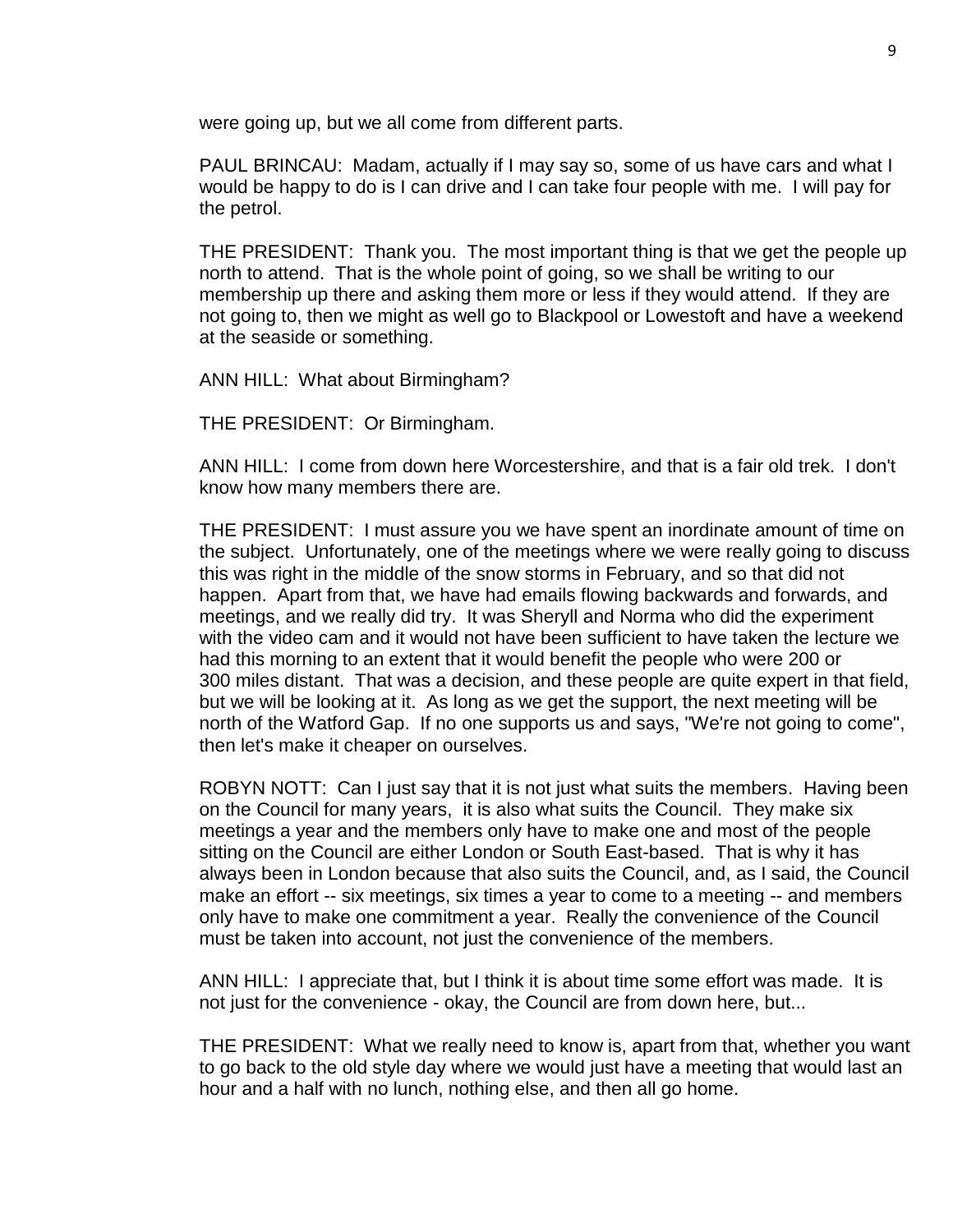ANN LLOYD: The feedback we have had is that people do prefer the new style of meetings.

ROBYN NOTT: It all depends on the numbers. If there is just 20, if there are more people up north who want it than there are here today, then that is fine, but I would suggest you count the number of people who are here today and then see if there is the same number for next year.

THE PRESIDENT: We have about a half-dozen people who said they are coming today and who have paid for their lunch and have not turned up.

MRS NOTT: Are they London people or South East people?

THE PRESIDENT: All over the place.

PAUL BRINCAU: Have we ever tried to contact all the members - I notice there are about 150-odd - and ask them why they cannot attend the meetings? I know some of them will come up with some excuse, but there are about 110 missing. More than that. Where are they?

THE PRESIDENT: Every year we write to people, say, "We have our AGM. Please indicate if you are coming." Apart from a small handful, no one bothers to reply.

PAUL BRINCAU: I know it is another task for our Secretary, who is very busy and she does an excellent job, but maybe if we put ourselves out a bit, write to them individually and ask them why they cannot attend and it maybe will contribute to this problem we're talking about now.

THE PRESIDENT: Mary did send round a letter asking people if they would attend if the meeting were north of the Watford Gap. How many replies did you get?

MARY SORENE: I think we had three replies.

THE PRESIDENT: Three replies. Apathy really is quite prevalent. I will take Jean, and then we will change the subject because I think we have done this to death.

JEAN GOUGH: This morning's talk was really excellent, and I wonder whether a way to encourage people to people to come is to actually let them know that they may be missing something that it is worth attending.

THE PRESIDENT: I already have the headlines for the next newsletter: "If you were not at our AGM, you missed a great opportunity, you missed a treat". Andy was quite exceptional in his delivery.

ANN HILL: Can I just say, do you not think that the lack of response is due to the fact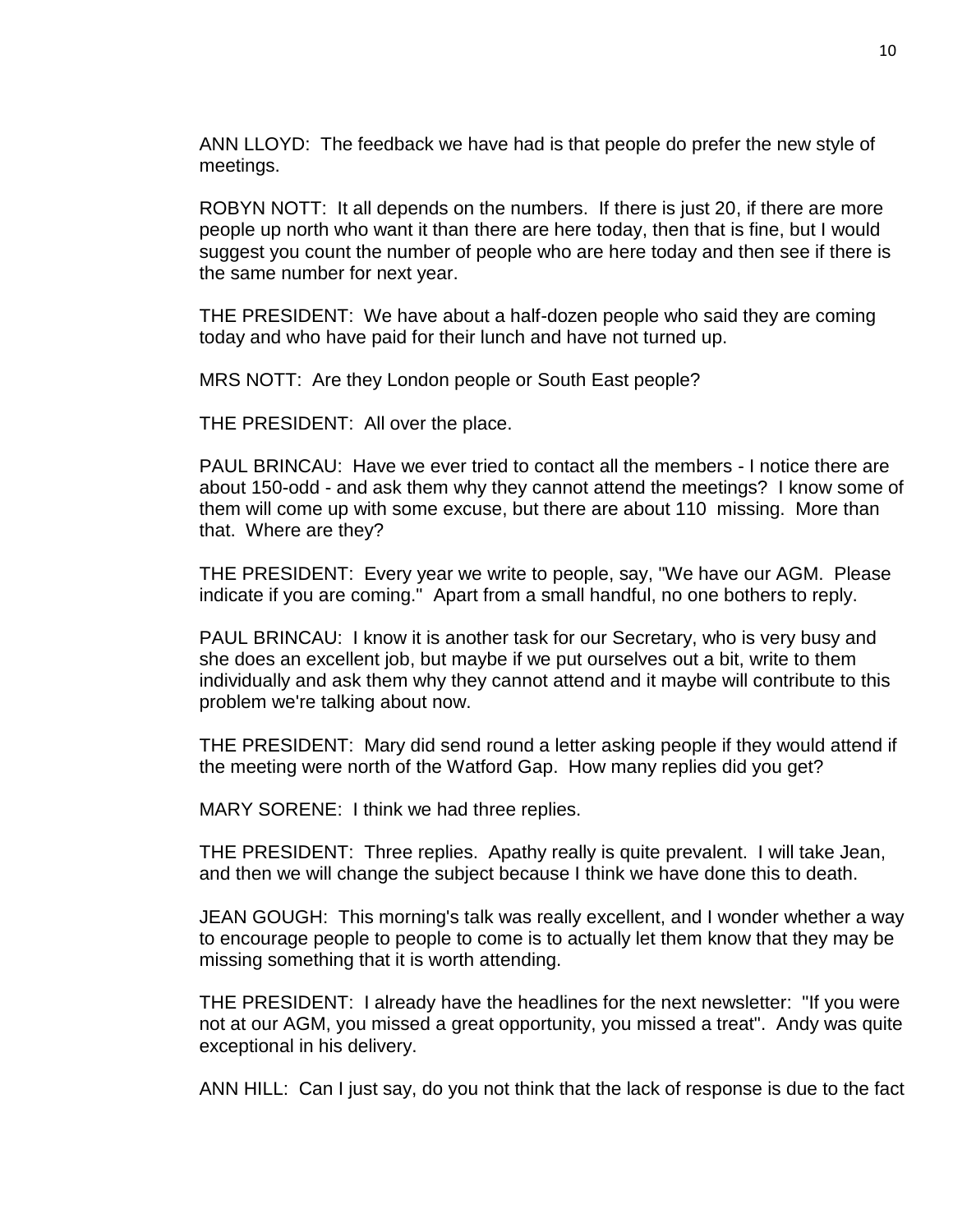that you were contemplating doing it by video link? To be honest, who wants to fork out a fortune getting themselves to the centre of Manchester to watch something on a video clip? I mean, I wouldn't. Let's put it that way. What's the point? Generally the AGM lasts about an hour. I think if you said there would be something like a heritage exhibition, I think I think a lot of people would attend. I would like to think they would.

THE PRESIDENT: Well, we will see. We're going to write to them and say, "Would you come?" If we get less than ten positive replies, we will have to think again, but we will ask them and we will say perhaps that we will put on -- mind you, transporting the exhibition is going to put a lot of work on Mary. She definitely will not be able to take it on the train. It would be a car job - driving back and forth to Manchester in a day, so it would necessitate an overnight stay.

ANN HILL: Paul has offered.

MARY SORENE: I should just say then when we asked the membership -- the whole membership -- about meeting up north, that wasn't via video link. That was for us all to go up north and have the AGM there, and it was about three people who responded favourably. That was all. It was later we started discussing could we have the video link or webcam link.

CHRIS ARMSTRONG: I may have missed something, but we used to meet in the early evening of a weekday. Is there no possibility that we can think about that again?

THE PRESIDENT: You obviously weren't listening, because I did say ---

CHRIS ARMSTRONG: That's what I said, "Did I miss it?"

THE PRESIDENT: It wasn't this morning. It was just now.

CHRIS ARMSTRONG: Whenever.

THE PRESIDENT: We did have the meetings, and the turnout used to be half a dozen. We get more on a Saturday, Chris.

CHRIS ARMSTRONG: No, the last one I attended, do you remember, Paul, we were in Fleet Street. There were far more than half a dozen. We all rushed in after write outs and jobs that we were on. Am I the only one saying that?

JACKIE ROPER: I do believe Chris is talking about a meeting ---

CHRIS ARMSTRONG: No, it was an AGM meeting.

JACKIE ROPER: We were discussing fees, an extraordinary AGM meeting, possibly.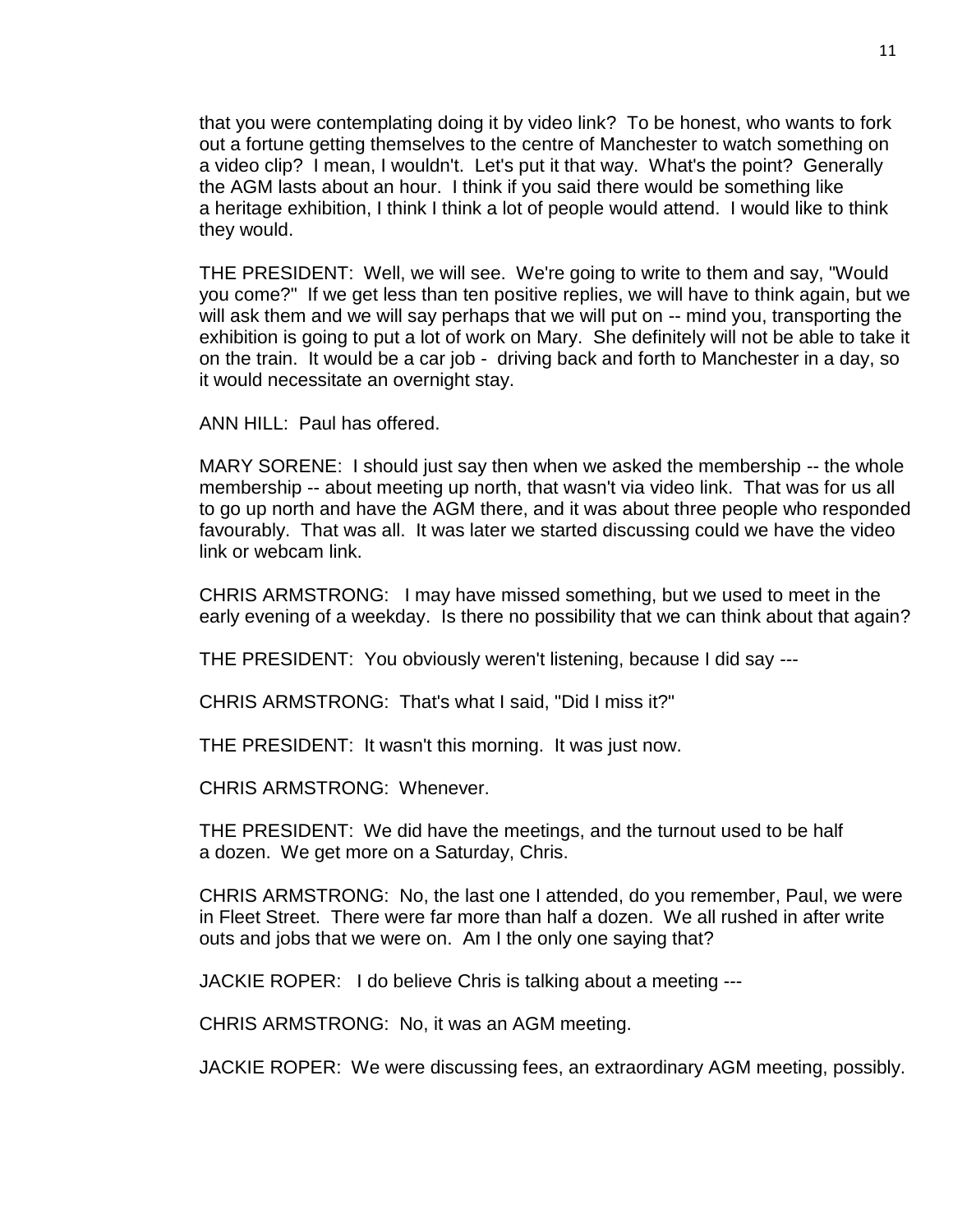CHRIS ARMSTRONG: Have I got it wrong?

VIRGINIA WATSON: No, you haven't got it wrong.

JACKIE ROPER: Could I just add my little bit on the North? Would it be possible just to have a meeting in the north and see if people will vote with their feet? You have done it and you have fulfilled all the criteria. If they miss the trick, then they miss the trick. "Well, you missed your chance."

THE PRESIDENT: I think that is definitely the way we're thinking at the moment. We are bending over backwards to try and get people up in the north to feel contented about the service BIVR are offering in the way of meetings. We should just have to see. If we go up there and it is just the Council and a couple, well, we should know not to do it again. It will be a very expensive experiment, but we will see. Any questions on any other subject?

ROBYN NOTT: The question about the guidance note on the website, did you draft that, Jean?

JEAN GOUGH: Yes.

ROBYN NOTT: It has obviously been cut and pasted, I assume, straight from the AVSTTR website. Is that right?

JEAN GOUGH: No. I think I sent it to Mary?

ROBYN NOTT: Well, it is in two sections and it explains what the STT people do and then it explains what the verbatim reporters do, and I suggest that the section that deals with verbatim reporters should be first as we are the British Institute of Verbatim Reporters and then the STT thing. That would be a simple matter of just swapping it over. I think that is how it should look on our website.

JEAN GOUGH: In fact I did ask for that to be done.

ROBYN NOTT: I'm surprised that you were responsible for drafting it. It mentions palantypists and then it talks about stenographers. We are all stenographers whether we are palantyping, or whatever. That is a generic term, rather than stenotypist which is what I think you really meant, distinguishing between people who use a palantype machine and people who use a stenotype machine. I don't know why there is that distinction myself. I think that that is not the issue, but certainly on our website if we're describing how people take something down, you either describe them as stenographers, which covers everybody, which is palantypist, stenotypist and pen writers, or at least the bulk of our members, should be the first one and I don't think that would be palantypists. It makes it look like palantypists are the most people and then there are other people, which I don't think actually reflects the true situation, certainly on the BIVR website. I would be surprised if there are more palantypists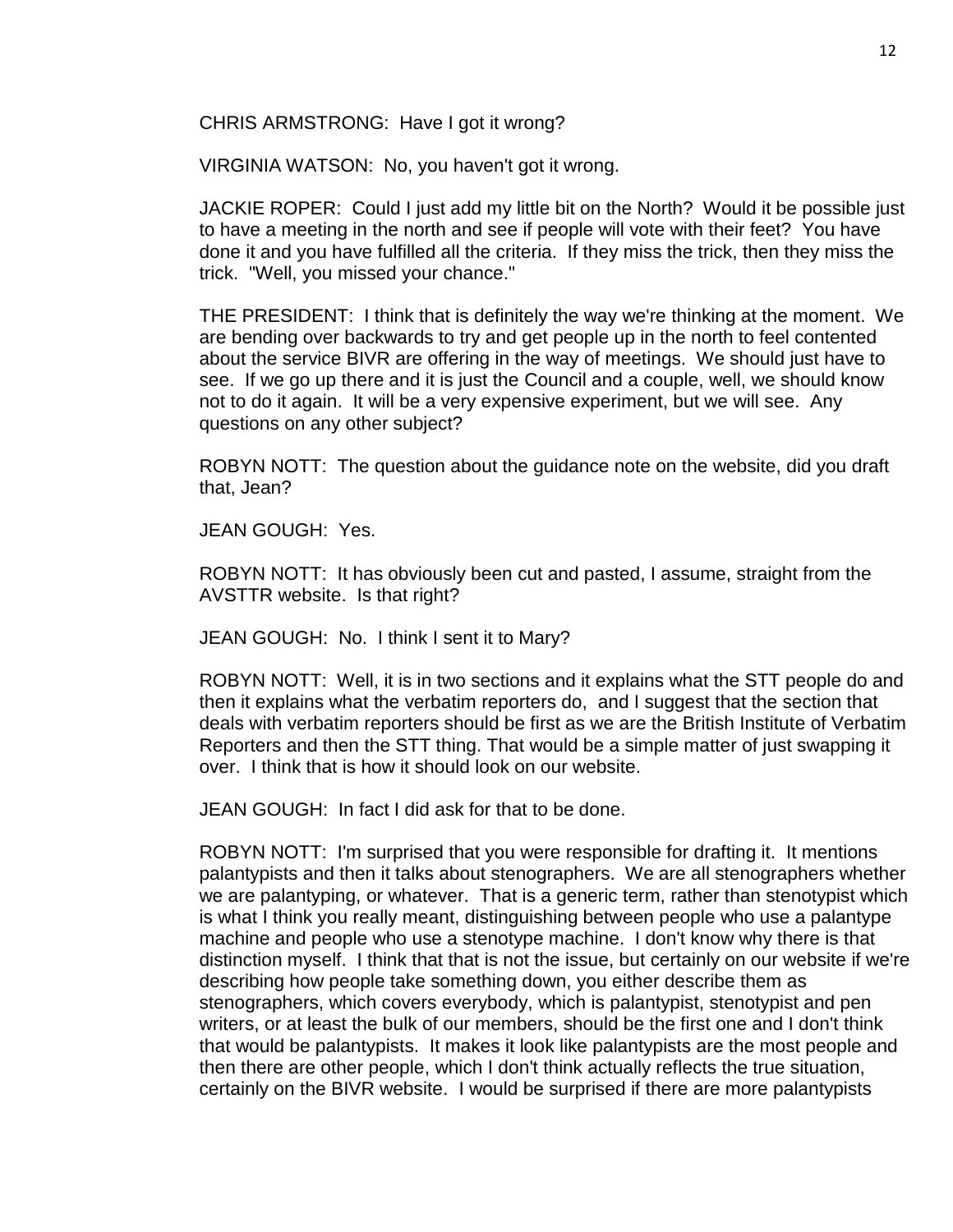than, say stenotypists, or pen writers. I just make that point. I mean, it is a bit more obvious that it has been just cut and pasted. It may be on the AVSTTR members there are more palantypists, and that is how it was written, but if it is on our website I think it should look slightly different.

NORMA WHITE: I think you are right. I think it should be on the BIVR website. I think the term "palantypist" is actually for perhaps people who are looking for a speech-to-text service. I don't know why this happened, but people tend to refer to speech-to-text reporters as "palantypists".

ROBYN NOTT: That is not right and we are encouraging that by having it on the website. Machine writers. You could have maybe just said machine writers, and maybe that is something we should look at, trying to educate the people who use machine writers because pen writers cannot do the STT or realtime work. It doesn't matter whether you use a palantypist or a stenotypist, it is a machine writer.

NORMA WHITE: Or perhaps realtime reporter.

ROBYN NOTT: They think that there is a distinction between palantypists and stenotypists, which of course is not right.

NORMA WHITE: Well, no. They think everybody that does STT is a palantypist.

ROBYN NOTT: They don't understand that that just describes the machine we are using. I think on our website we're encouraging that wrong distinction so perhaps we should ---

PAUL BRINCAU: I thought that they were called CAT writers collectively -- CAT, computer assisted.

THE PRESIDENT: Usually when people are working with the deaf they are called STT writers not CAT writers.

PAUL BRINCAU: Oh, I see.

JEAN GOUGH: I think in the speech-to-text field, as Norma said, people tend to refer to us as palantypists. I probably deliberately put palantypist because that is what people associate in the speech-to-text field and stenographers. I think to call us machine writers may actually confuse some of the clients even more because they might say, "Machine writer. So that is a palantypist, full stop." They actually don't recognise the term "stenographer" at all at the moment.

ROBYN NOTT: What they want is a machine writer, basically. Isn't it?

THE PRESIDENT: We have to be very careful.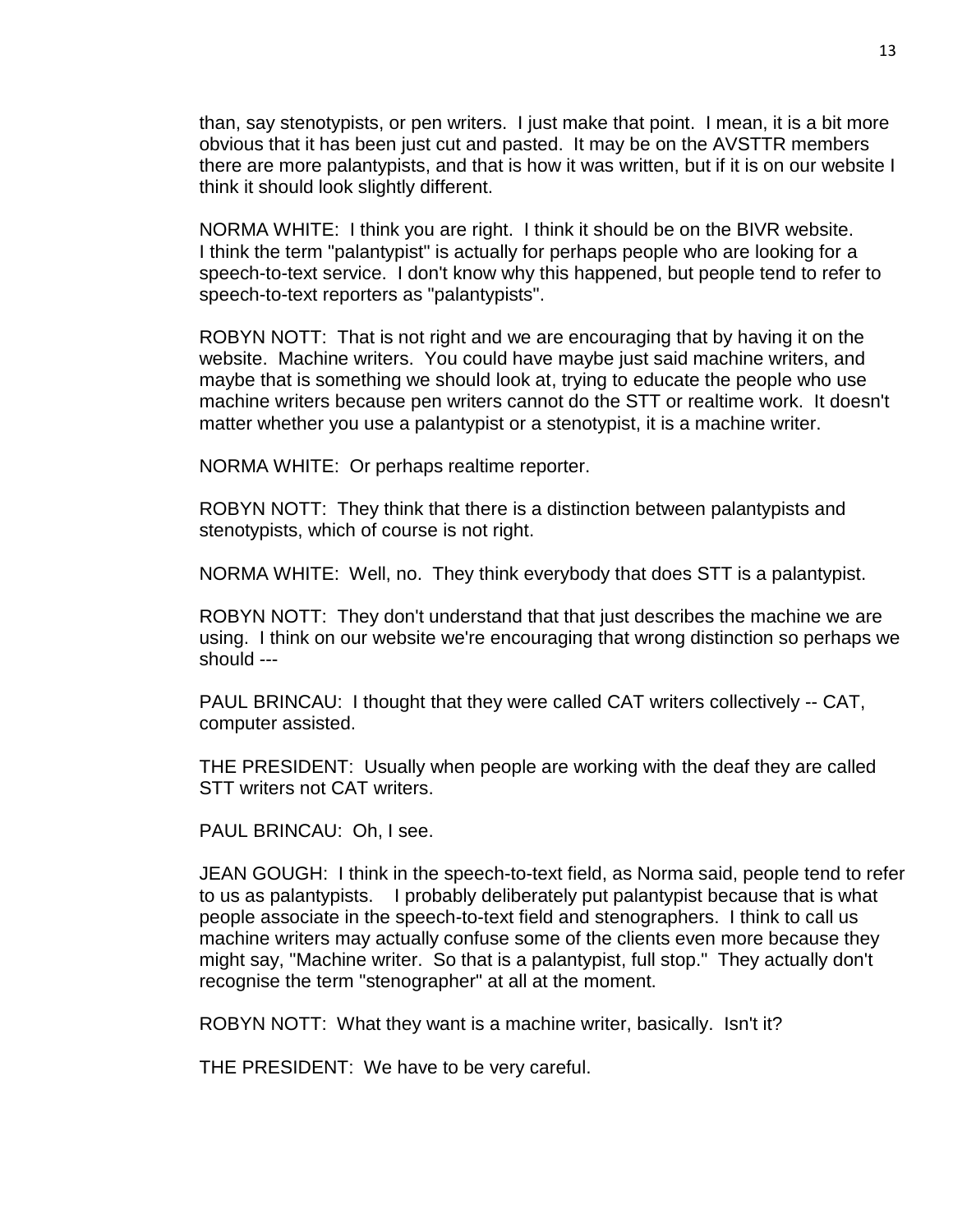ROBYN NOTT: If you turned up Jean on the job, they're not going to say to you, "No. I don't want you, Jean, because you are not a palantypist. Are they?"

JEAN GOUGH: They just assume I'm a palantypist.

THE PRESIDENT: We have to be very careful because there are people called electronic notetakers who work straight on to a computer, and they are sometimes also calling themselves a verbatim reporter now or speech-to-text writers. We have to be very, very careful here. We have a bit of a battle going on. People who have done this course for high-speed work on the computer are beginning to call themselves speech-to-text reporters when they are not.

PAULINE MILLER: I'm a pen writer and I would never call myself a stenographer because I do not use a machine. The word "stenographer" comes from the Stenograph machine. Doesn't it? I have had job offers from the BIVR website asking for a machine writer, which I cannot take up because I'm a pen writer and there is a lot of confusion out there.

NORMA WHITE: If there is going to be change to anything on the website I think it should be perhaps to speech-to-text reporter because that is qualification that we have to take. So perhaps speech-to-text reporter (palantypist), stenographer.

ROBYN NOTT: It is a stenotypist, isn't it, as opposed to a palantypist? We use a stenotype machine, so that is the distinction. It should be a palantypist, or stenotypist I think rather than a stenographer. I think, Pauline, you are wrong. Stenographer is actually for everybody. We are all stenographers.

PAULINE MILLER: I would never presume to call myself that.

ROBYN NOTT: If we all call ourselves shorthand writers, we're all right.

THE PRESIDENT: I think stenographer actually is the generic term. It is what the name was originally.

CHRIS ARMSTRONG: Can I just say that those of us who work with attorneys from the US will know that they understand the phrase "court reporter" which is a stenographer in their understanding. Those of us who are palantypists know the name came, as you referred to much earlier, from Madame Palanque. Madame Palanque was the inventor of the French machine. That is where it comes from. The Stenograph machine came from the States. There is no difference, really, between us. If we use paper, we have the same paper coming out. We cannot read each other's notes because we take down in a different way, but we are all court reporters in that sense. I don't think we need to get too excited about whether we are a palantypist, as with the STT, or whether we are a court reporter with the Americans, or whether we are a stenographer.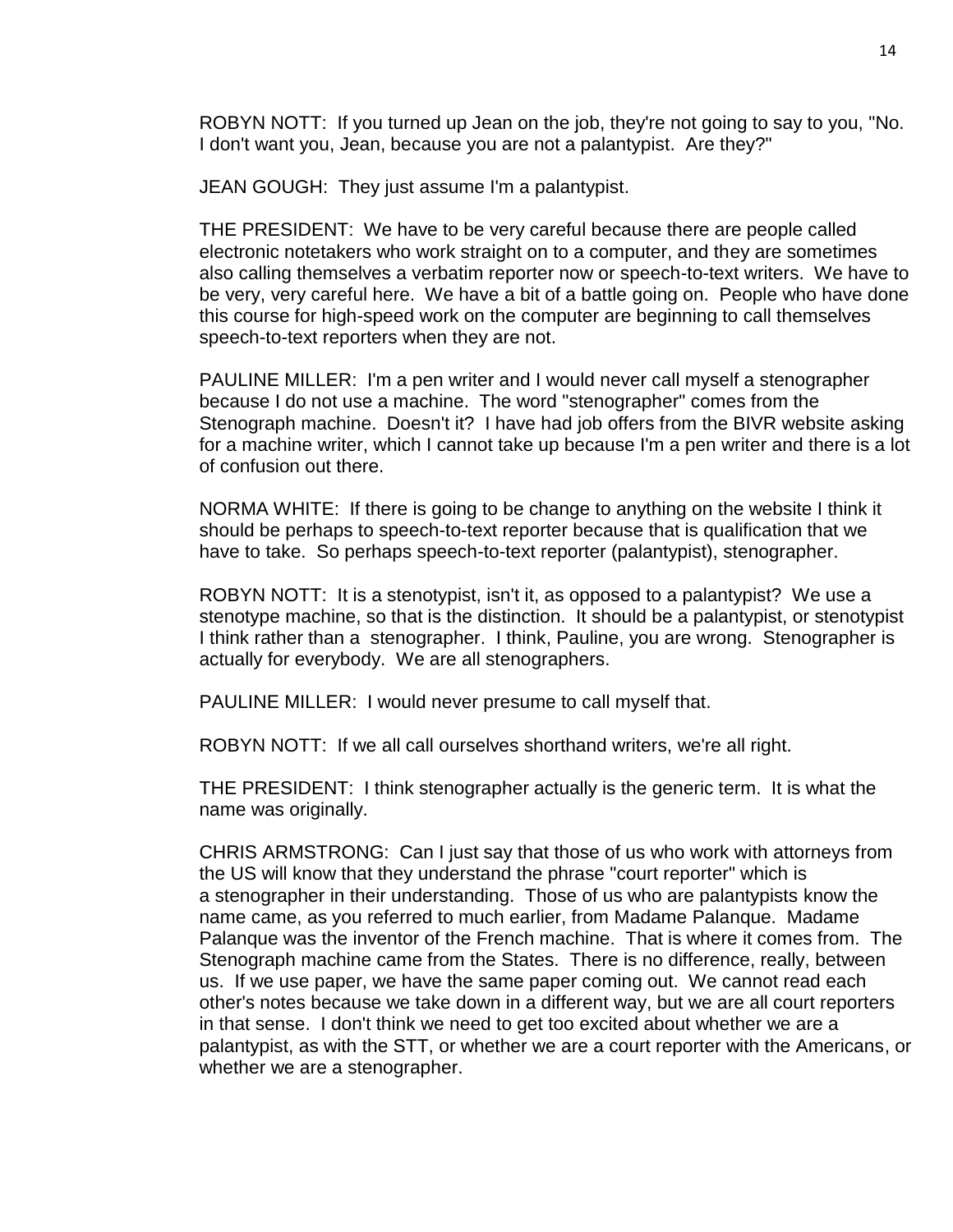THE PRESIDENT: Thank you, Chris. Any other matters? I have not heard anybody jumping up and offering to come on to the council. This time next year you may have the new President saying, "I am afraid this will be the last AGM because we now only have four people on the Council. That means we are no longer quorate and we cannot function." So I really do urge you to go out and spread the news that BIVR is in danger of folding unless we get more people on the Council.

If there are no more questions, we have a lot of business still to get through. Can we now go on to the Treasurer's Report, and I will ask Mary to present this piece. These have previously been circulated but, if any of you do not have copies, Mary has additional copies. Mary is going to present it first of all.

MARY SORENE: The report and accounts have already been circulated, and I have handed a few around. It is a question of you approving them for the year.

THE PRESIDENT: We have found that this venue today, together with the food, has been slightly cheaper than last year and we think it is superior both from the point of view of lunch and the point of view of comfort and accessibility. A lot of people come into King's Cross, and this is quite good. Even those of us who live on the Southern Line and never have any trains on a Saturday are able to get here via Victoria quite easily. Have you found it good? (All agree)

THE PRESIDENT: If we come back to London, we will book this room.

PAULINE MILLER: Can I say the catering is certainly a lot better than last year.

MARY SORENE: It would not be difficult to beat it, but it was.

THE PRESIDENT: If we go to Manchester, perhaps we'll try the Premier Inn there or wherever we go north of the Watford Gap.

MARY SORENE: Does anybody have any questions? I don't know what I'll be able to answer, but if you have any questions.

JEAN GOUGH: Just looking at page 5, the balance sheet, current assets, cash at the bank and in hand, £22,293 last year. I believe I asked a similar question last year. What are those moneys actually being saved towards? What would they be used for?

MARY SORENE: General running expenses is the answer, really. We are, unfortunately, running over our income. Our outgoings exceed our income most years, and for most years past we have actually gained some interest on our savings. This year we will not because of the credit crunch. We are now getting zero percent, so we have taken steps to actually find an investment for some of our money, but that is what it is for. It is used for whatever it is needed for. Obviously, these events have to be paid for, and you see the various expenses that go out. Postage has gone up. One of the reasons you will see in the resolutions to be hopefully passed is to save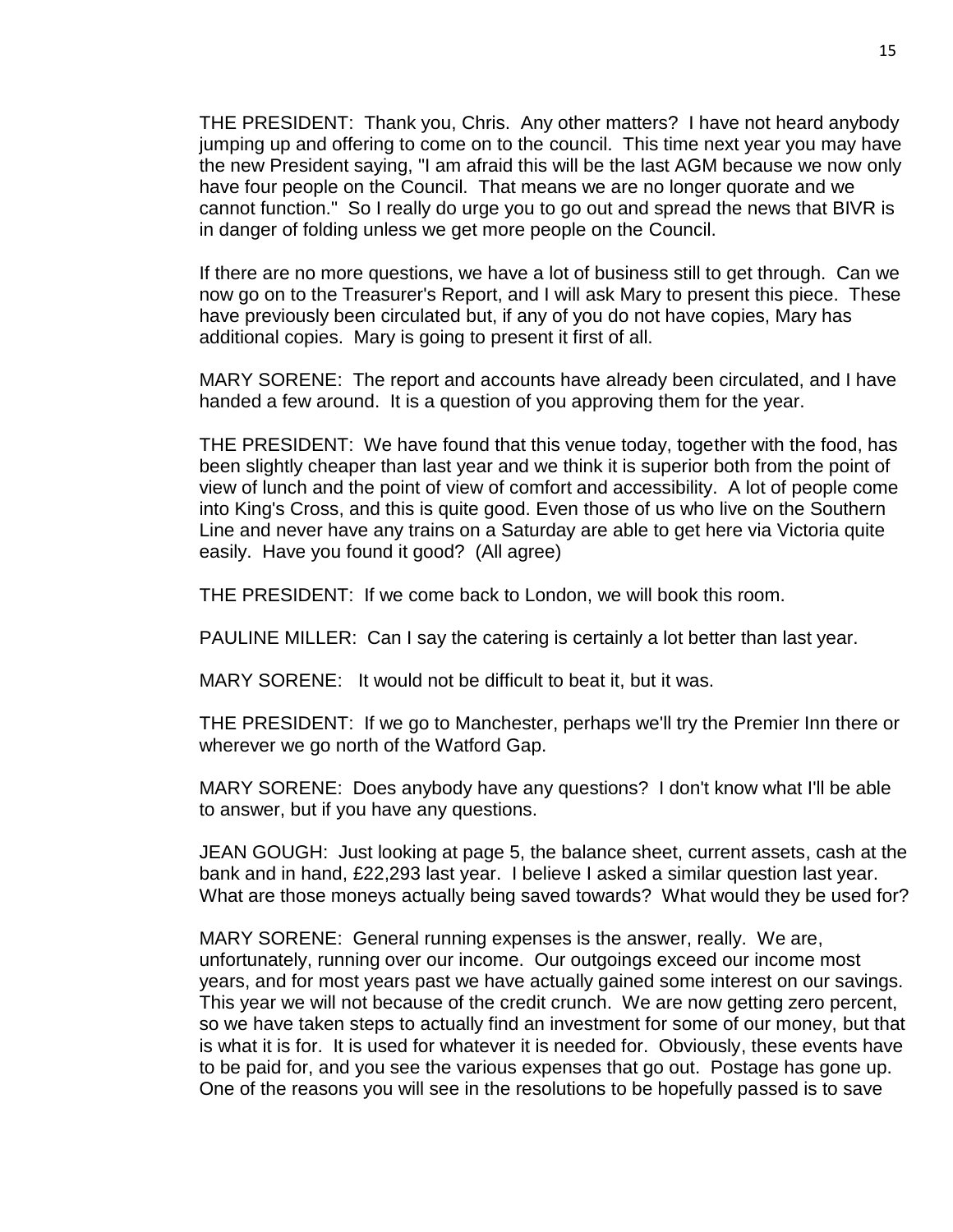money on postage by emailing things, but it has to be approved.

THE PRESIDENT: We run in excess of our subs income and before we always managed to pay that excess out of the interest on our investment. Now that the interest is nil practically, that means we're going to be eating into our capital. At the last meeting Mary did report a way that we could get some interest, so we should be doing that.

MARY SORENE: Part of the loss, as Mr Kypri said to me, is that we are writing down the cost of the website over the course of three years, and that comes in as a loss, effectively, because it is considered an asset. Therefore, it would be written down and eventually be written off. That is why one figure, depreciation provision of £1,504, is effectively a portion of the website cost. We have already paid for it, but it is an accounting procedure. That is why it is there. It does not mean that we are that much out of pocket, but as I say it is an accounting procedure. You can see income over expenditure.

Any more questions on the accounts? Could we approve them? We need a proposer and a seconder to approve the accounts.

THE PRESIDENT: Proposed by Roger Bell. Seconded by Paul Brincau. (Carried)

We move to the next item which is the election to the Council. Over and above those on the council already we have one nomination which is for Sheryll Holley who has been co-opted during the year but has to stand for proper nomination this year. Sheryll has been duly nominated and seconded. The number of nominations is less than the numbers required on the Council, so we do not have to have a vote so the Council for the ensuing year, taking account of those people I told you who have resigned during the year, will be Ann, Shelley, Sheryll, Jean Lukins and me. Mary Sorene is not a member of the Council. She is a paid official. So we have five people and we are allowed to have 15 so we don't need a vote. That will be your Council for the ensuing year.

MARY SORENE: Unless we get any volunteers.

THE PRESIDENT: Unless we get anybody.

JEAN GOUGH: I'm not volunteering. How many members do you need to have to be quorate for a committee meeting?

MARY SORENE: Our Mems and Arts say with 12 or fewer on the Council we need 4. If we have more than 12 on the Council, it goes up to 5. We have reduced that some years ago.

THE PRESIDENT: You can see we're sweating a bit. For example, this morning we had a pre-council meeting and only two of us turned up, so we could not do anything.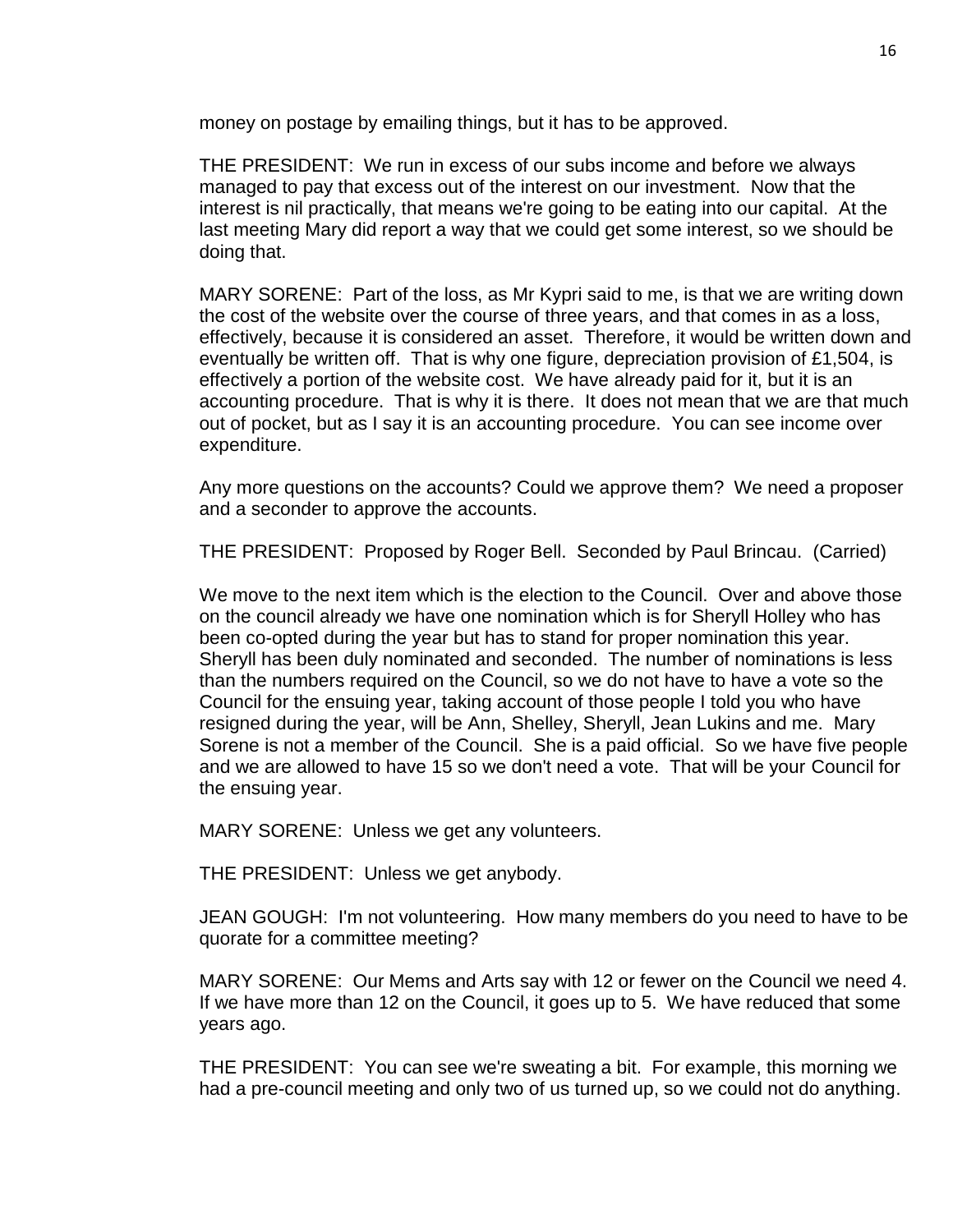MARY SORENE: Travelling difficulties.

VALERIE DOYLE: If you were to reduce the total number allowed on the council to 12, that would reduce your necessary quorum to four.

THE PRESIDENT: Twelve and below to four.

VALERIE DOYLE: It is 15 at the moment, so you need five?

THE PRESIDENT: If we have less than 12 our quorum is four which is what we are working on at the moment. That means we only have to have one person not there and we can't operate. If we go up to London, I get very agitated if we're not quorate, and me being agitated is not a pretty sight.

JEAN GOUGH: Is it feasible in order to be quorate to actually just have a member, not necessarily co-opted on to the council, but somebody who you could actually ask, "Would you like to attend a council meeting?" Is that feasible?

THE PRESIDENT: I think they have to be a Council member, but we are going to try -- Norma, although she is not staying on the Council, has volunteered to come and give us instruction on how to use Skype. We may be able to have a Council meeting remotely. We'll have to try. AVSTTR do this on occasion, so we really must try. As I said before, we have to make the technology work for us. It is hard going up to London if you have not been working in London at a quarter-to seven on a winter's night with the snow or rain belting down, pitch black on a Thursday night or whatever night we have, going home at half-past nine, ten at the end of a long day. It is not fun. It does require a certain amount of dedication. We will keep you informed and if we can get some meetings done by Skype, that might encourage more of you to come on and I see heads nodding, so I'm smiling.

Okay, the position of President. We have to have a Special Resolution for this again this year. If you remember last year Miriam should have been taking over as President-elect having been elected as that the previous year. Last year she agreed that she would stand this year when she had sorted her domestic problems out. Unfortunately, it has not proved the case and we have to appreciate her reasons, but she has had to withdraw from taking office as president. Therefore, we are back in the same situation as last year. We have no president to take over from me. So we have to put a Special Resolution to you which is the first instance where you will have to vote - and I'm afraid all of these things have to be to be done on paper according to our Mems and Arts. I cannot ask for a show of hands. This is to permit the names of Shelley, Ann and Jean Lukins to go forward to stand as president. You are not voting in this occasion, just that they should be allowed to go forward because in some cases they do not meet other criteria, but we have to vote on the fact that they can be permitted to go forward for election as President for next year from today onwards. Mary will hand out some ballot papers, and you are going to be given a pack which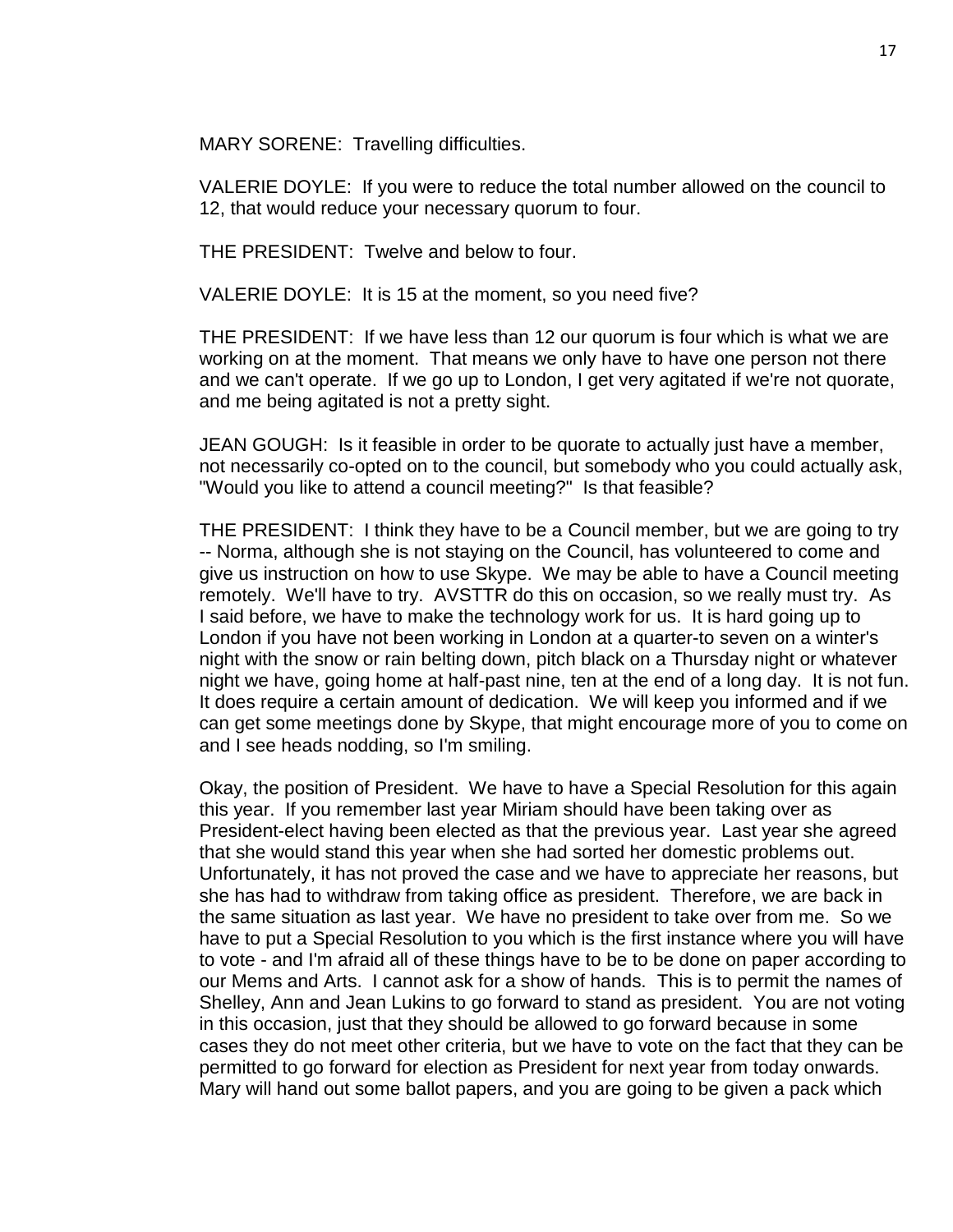you will need for the rest of the meeting.

MARY SORENE: Can I just say that you are voting for these names to go forward to be voted on this year. It is either for or against that.

THE PRESIDENT: What you are voting for -- and I propose it from the chair -- is to allow those three names to go forward and you vote either yes or no as to whether you agree. Then after that you have to vote next time for which one of those three you would like for your President.

(Two tellers were appointed)

### (Brief adjournment)

THE PRESIDENT: Can I have the vote yes or no? It is a unanimous "yes".

Now I propose from the chair to proceed to vote for the person who is to serve as President for this coming year from those three names.

### (Brief adjournment)

THE PRESIDENT: Your president for next year -- unfortunately she's not here this year -- is Jean Lukins, which will mean a big sigh of relief from the other two people who stood, who will break the bad news to Jean in her absence. Congratulations to Jean.

Now we come to the resolutions on the Mems and Arts. As I said in my speech, these are quite old-fashioned now. We have tried to do our best to bring them into the real world. We have to have a 75% vote in favour of any of these amendments. Mary has laid them out all carefully for you. Unfortunately, we have to have a written ballot. We cannot do it by a show of hands according to our Mems and Arts. I think that will be something else to change for next year.

Resolution two, the examination we have for Associates, the Associate category is really no longer possible in our modern world because the Associates really were for people working in court. They were examined in court, and they were always working under the supervision of someone who was a full member. That cannot happen any more because we do not usually have that kind of situation. So many of the courts are taped, and it does not exist, so we thought that we would try to keep our Associate level but make them really the beginning of their career which is those who have just completed a course and are starting out on their reporting field and had the necessary speed qualification but not the experience. They can come into the body of BIVR, would not be allowed to vote but could use the website, get themselves more okay with things. There it is. That is all I can say about it. You have either got to vote "yes" or "no" for that. Mary has handed out a copy of the Mems and Arts with the suggested amendment in red to make it easier for you to look at. Don't count them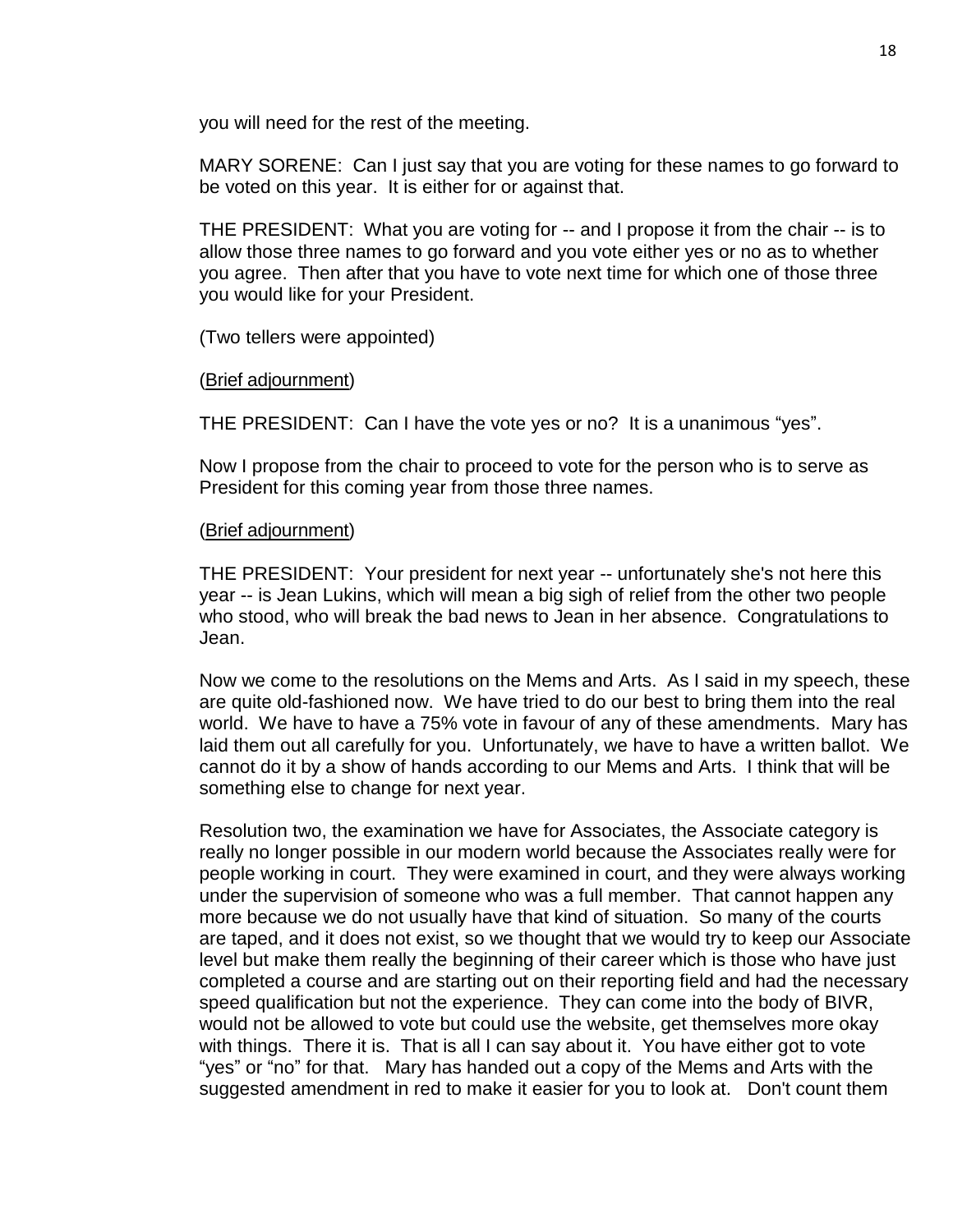yet; I will go through them all and you can vote after.

Resolution 3, is on withdrawals, article 10. This is about people saying, "I don't wish to be a member of the Institute anymore", and giving notice. Well, people don't do that. They just don't pay. We cannot make them pay if they don't want to. Therefore, we are asking them to give notice in writing that they do not want to pay, but we cannot put that last sentence in. We would be proposing to delete the last sentence.

The next thing is resolution 4. It's under complaints. We already have the rest of article 11 which more or less allows for what happens if there is a complaint.

Article 12 is really irrelevant, so we propose that we delete that.

Re-admission, article 18 is long-winded, convoluted and we don't really need that any more, so we have very much shortened that.

Article 17 it will be now. Except that in Article 17 where it says.

"...the Council shall have power in on any application by any Member who has withdrawn or ceased to be a Member..."

Your notes will say "under Article 12". Mary and I in looking at this today realise that we had deleted Article 12. There is no Article 12, so would you just delete those three words, "under Article 12" so it reads, "...or cease to be a Member to be reinstated with the agreement of the Council upon payment of the current year's subscription."

This is in practice what we are already doing now. We're not asking people to pay six years of arrears.

Resolution 6 to reword article 24 -- which is now number 23, which is about co-option on to committees. It originally talks about fees, only we don't have a fees committee any more because the Institute no longer lays down a schedule of fees as we used to in the old days, so it is a little bit defunct.

"The Council shall be empowered to co-opt one or more Fellows or full Members to serve on any Committee it may establish."

So that we can call on some special help if we need it.

Elections, because we had this problem of electing people the year before they are going to become President, we have now had it twice or three times actually, technically. It is giving us problems because people don't know what they are going to be doing 12 months down the line. We're going back to the original method which is you elect a President who will take office "as from today" -- except that this will not come into force until next year. We are now going to elect our President for this year rather than next year.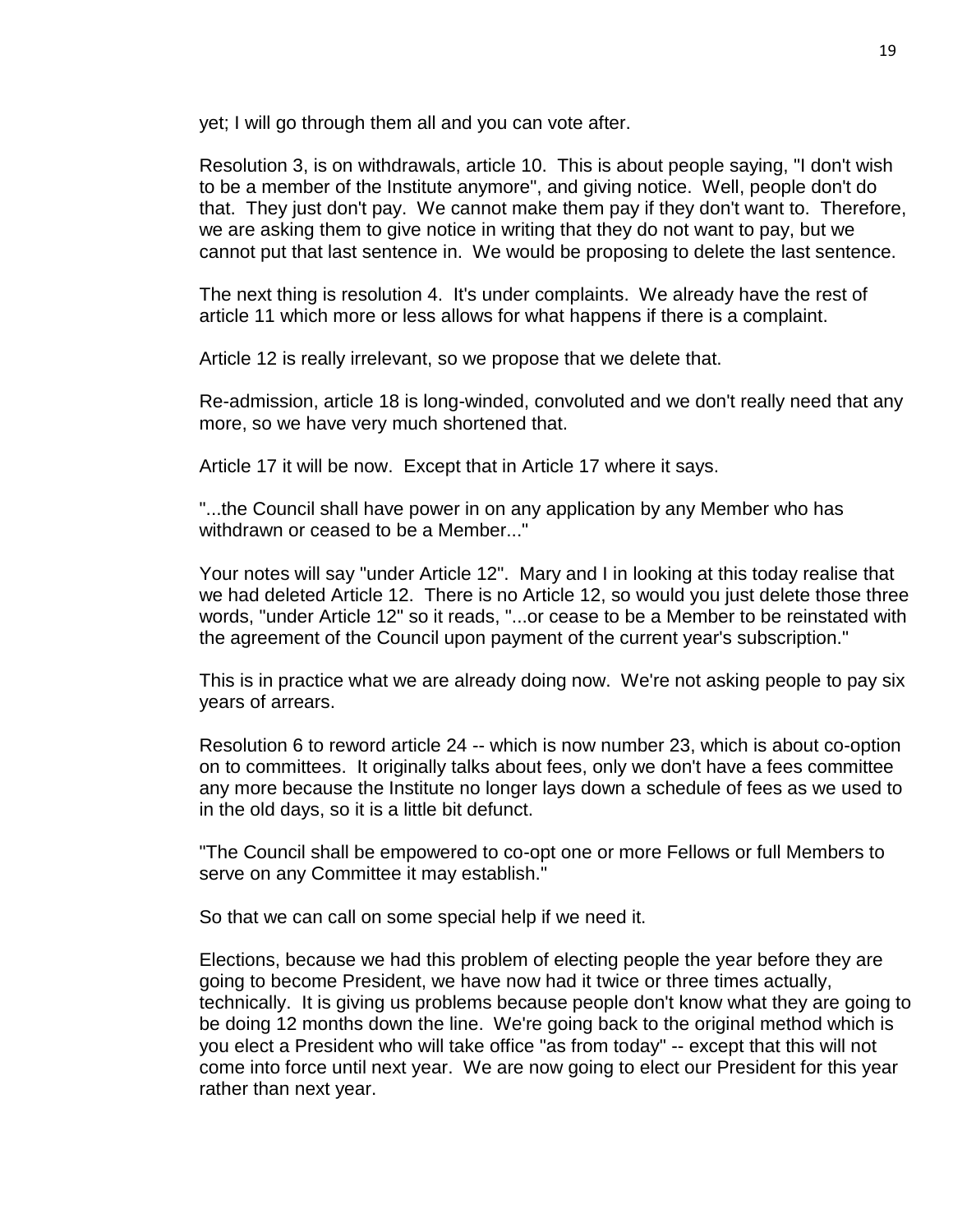Resolution 8,

"The outgoing President shall act as Vice-President for the ensuing year".

Before it was the President who was going to be President twelve months down the line acting as President-Elect. We're doing away with having a President-Elect and having a Vice President who is the outgoing President. It just simplifies things. People are not prepared to commit themselves 12 months down the line.

29 is just allowing us to co-opt members on to the Council as we have with Sheryll and Norma this year. They stand for election at the next available Annual General Meeting.

New Article 30, meetings:

"An Annual General Meeting of the Institute shall be held... in the third week of the Easter sitting..."

That is all related to the old wording where we worked to the Supreme Court of Adjudicator. We just thought it would be easier to say, "no later than 15 months after the last one" without making any time limit on it.

The others are just tidying up, deleting the word "elect" where it appears. Article 40 tells us what we want to do in the case of the President not being there to chair the meeting and the Vice President not being there, electing someone from the Council.

Resolution 14 gave us a little bit of trouble because under our existing Mems and Arts we have to deliver notices of meetings by post. We had to do it. We had no alternative up until now. What we're saying now is if we could do it by electronic communication as an alternative -- not on the website. We decided not at the moment to put it only on website because a lot of people don't use the website and we don't want people to be disenfranchised in any way. They can get it either through email or through post and they can opt for whichever they like. You just have to tell our Secretary, Mary, what you want. Obviously it is going to save money if we do it all by email, but some of our members still haven't got email.

59 is, having sent things off by post, you assume that they are delivered within 48 hours. That is a little bit difficult to assess at the moment because posts can take quite a bit longer these days. We have still kept it at 48 hours. That it's it.

#### (Brief adjournment)

ROGER BELL: All the Special Resolutions have been passed in favour.